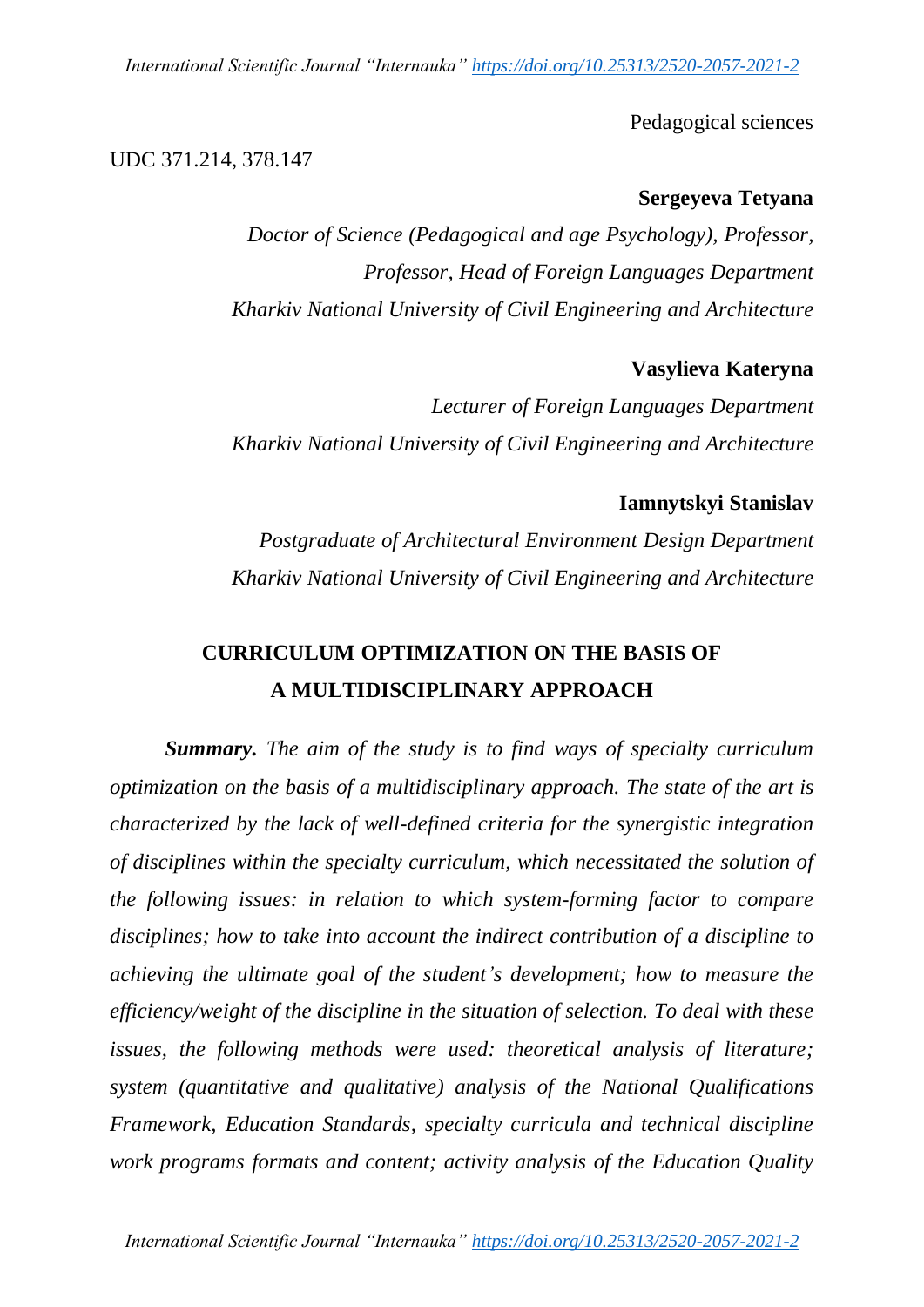*Guarantors, curriculum developers and lecturers of disciplines on the basis of structured questionnaires. The obtained results were compared with the efficiency of students' training based on the correlation and factor analysis. The study allowed determining the system-forming factor in relation to which the comparison of disciplines is performed in the situation of selection; finding a way of considering the discipline direct and indirect contribution to the development of students' strategic competences; devising a formula for measuring the discipline weight in the context of the specialty curriculum. The study revealed a direct dependence of the discipline weight on the methods of its teaching and the synergistic effect of the student development from the interaction of disciplines selected on the basis of the proposed principles. The application of the obtained results will allow optimizing specialty curricula, which will improve the quality of the education and free up time for students' self-development. The study of the multidisciplinary approach significance has proven its inexhaustibility as a source of new scientific research.*

*Key words: curriculum optimization; multidisciplinary approach; situation of selection; quality evaluation; discipline weight.*

Modern education is experiencing a difficult period of a paradigm shift. In an effort to meet the modern world needs, a new generation of curricula is reorienting traditional subject teaching to the comprehensive development of an individual who is able to live efficiently in a dynamic rapidly changing hightech globalized world. Student-centered education requires the reorganization of the training process, which should simultaneously correspond to human nature, meet the needs of society and continue passing on mankind experience via academic disciplines. This task is multidisciplinary in its essence. Multidisciplinarity is a challenge for Ukrainian education, as well as for the world one. Key words in international scientific publications like "transdisciplinary course", "curricula coherence",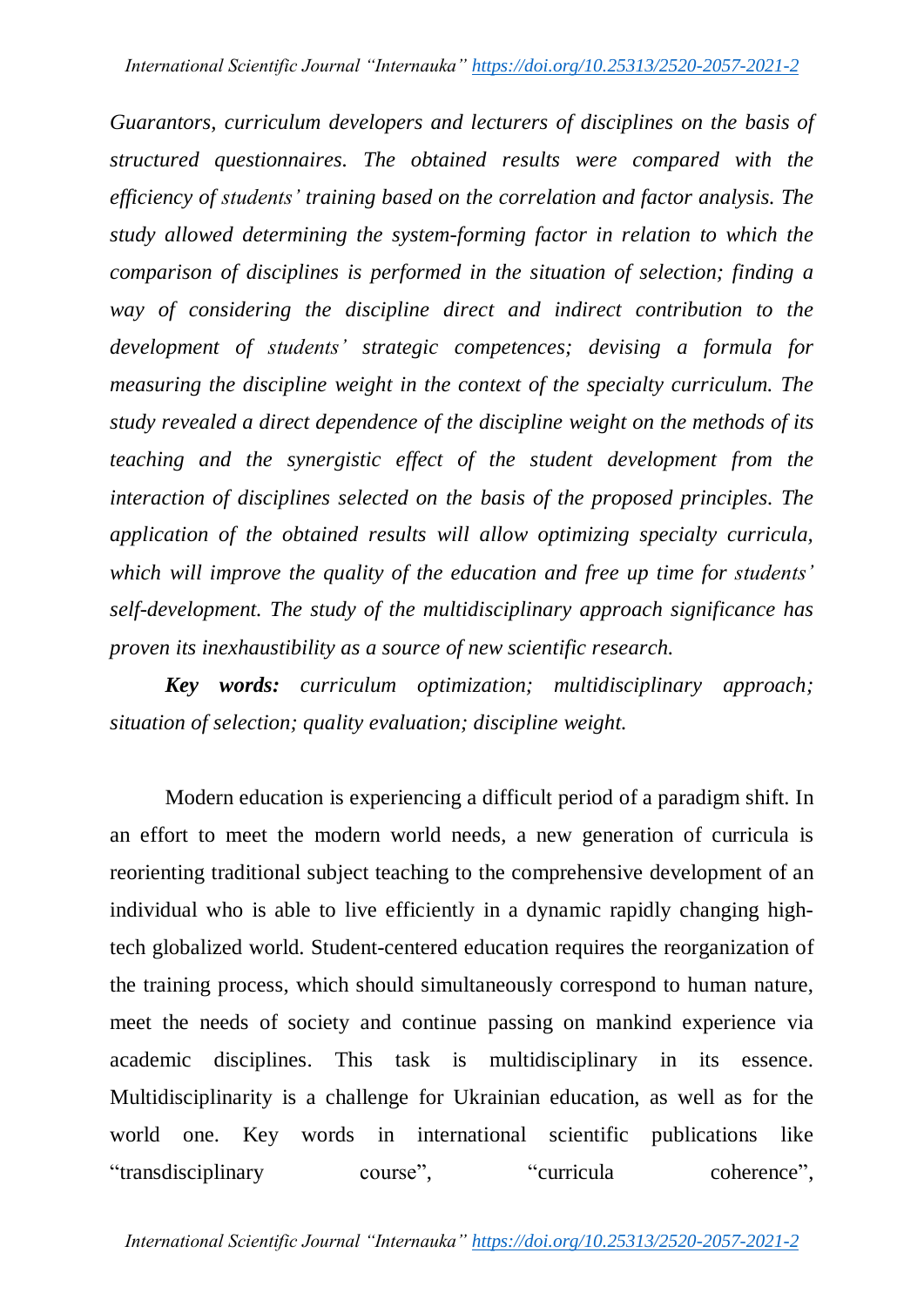"interdisciplinary/integrated/interstitial curriculum", "transversal competences" prove that Western researchers are one step ahead in studying multidisciplinarity from different entry points.

The main question to answer is: "How to relate the content and the prospects of one discipline to another one in order to ensure quality education?". This question poses the key methodological challenge which deals with the development of tools for describing and evaluating the new forms of curriculum development and implementation when a traditional subject-oriented curriculum is abandoned in favor of multidisciplinary one. Scientists explore integrative goals, using the concept of Bernstein"s knowledge structures [1] as well as languages of description to theorize a continuum of approaches to curriculum integration from functional to principled ones. This methodological maneuver is implemented by the mechanism that provides access to the analysis of organizing principles of interdisciplinary curriculum design [2, p. 1068].

The connection between interdisciplinary programs and the so-called power of knowledge is discussed in the  $21<sup>st</sup>$  century educational discourses. The demands of both knowledge and knowers are brought into balance [3, p. 483]. The real challenge for scientists is the dichotomy of identities diversity and access to the power of knowledge. This dichotomy is solved by devising curricula that are transversal to the disciplines without destroying the boundaries between them. The idea of creating an interstitial curriculum or "connective tissue" between disciplines is put forward [4, p. 25].

The mainstream in understanding curriculum integration promotes it as a solely pedagogical arrangement and blames disciplines for fragmenting learners' experience. At the same time the empirical evidence shows that the question of integration cannot be left to lecturers alone. It is crucial to design a coherent curriculum that supports the teaching-studying-learning process with an appropriately differentiated and integrated structure of subjects [5]. Some cases demonstrate the success story of integrated curricula [6, p. 264; 7, pp. 157-173].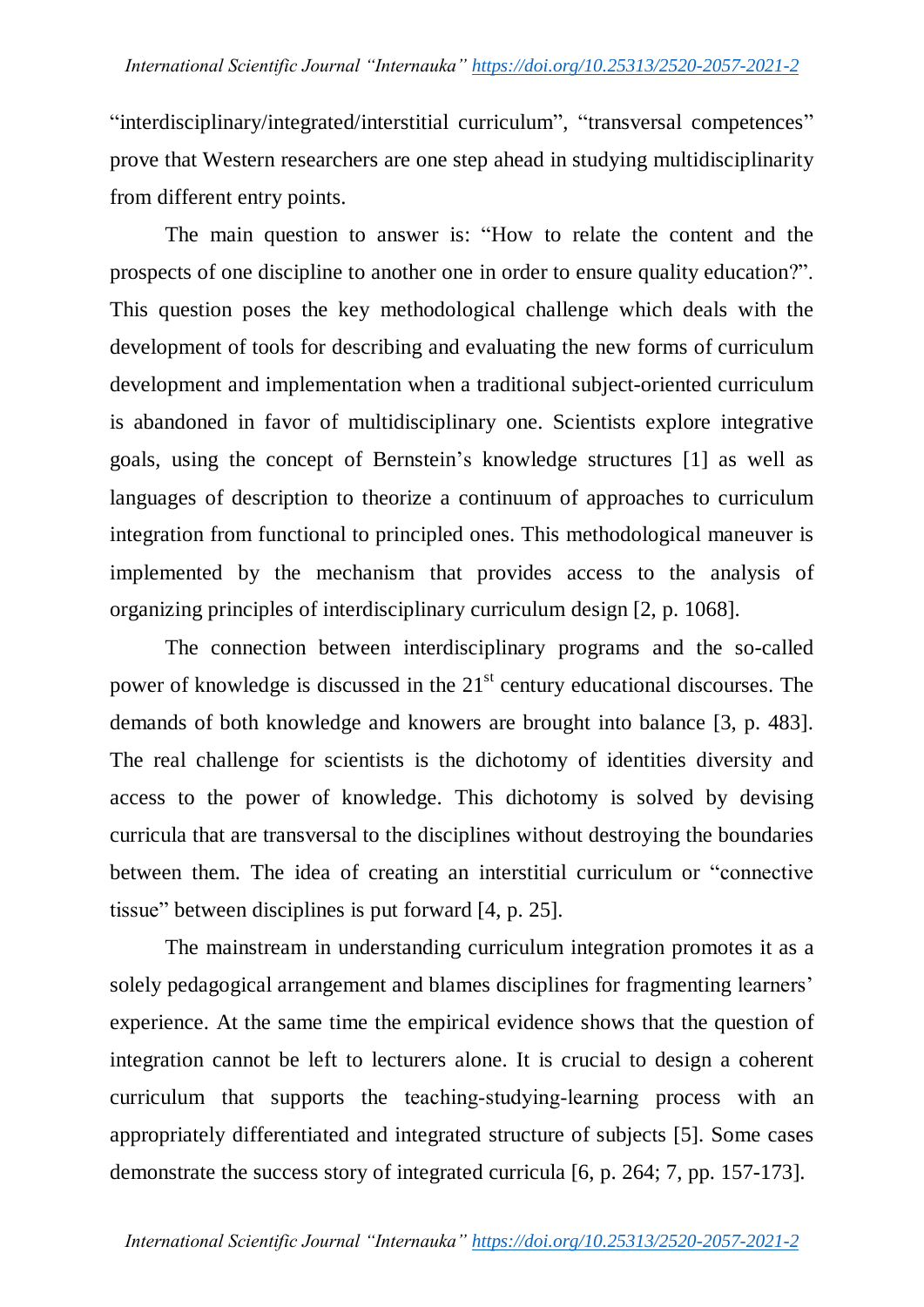The creation of multidisciplinary curricula is complicated by the unsolved problem of transition to a new generation of curricula, which requires study of the traditional and new curricula compatibility [8, pp. 202-214]. Broad and balanced education is becoming a priority [9, p. 20] as a prelude to an independent choice [10, p. 108]. According to Morgan Plato, education ought to involve "physical training and mental or moral training" because such curricula develop virtues [11, p. 49]. Plato supported a broad and balanced subject-based curriculum which, in pursuit of truth, leads to prosperity because acquaintance with the truth is part and parcel of the good life. However, this is not always the case. With the help of knowledge one can learn how to live a good life in the nonmoral sense [12, p. 51].

All traditional curricula are subject-oriented and indicate the content to be studied. They are based on the intrinsic value of a subject [13, p. 4] but the contribution of subjects is limited. A discipline is studied not for the sake of broader aims but for its own sake [14, p. 30]. There is no logical explanation for the contribution of a discipline to the purpose of life. The study of a discipline as such does not lead directly to personal prosperity, professional success or social employment. The subject curriculum does not inform about professional opportunities and cannot help to get a well-paid job. Awareness of the world is a prerequisite for achieving personal, professional and social aims. One cannot live an independent life without information about the world we live in [15, p. 23].

New curricula are well informed about interaction with the world because without this knowledge it is impossible to achieve aims in it. The content of the subject also informs about the world, some parts of the subject make a specific contribution to a particular aim but learning that fulfills the purpose of the subject is narrower than the content of the subject. Therefore, subjects should provide content that helps to achieve the aims of the curriculum through acquaintance with the world. This is a prerequisite for the development of target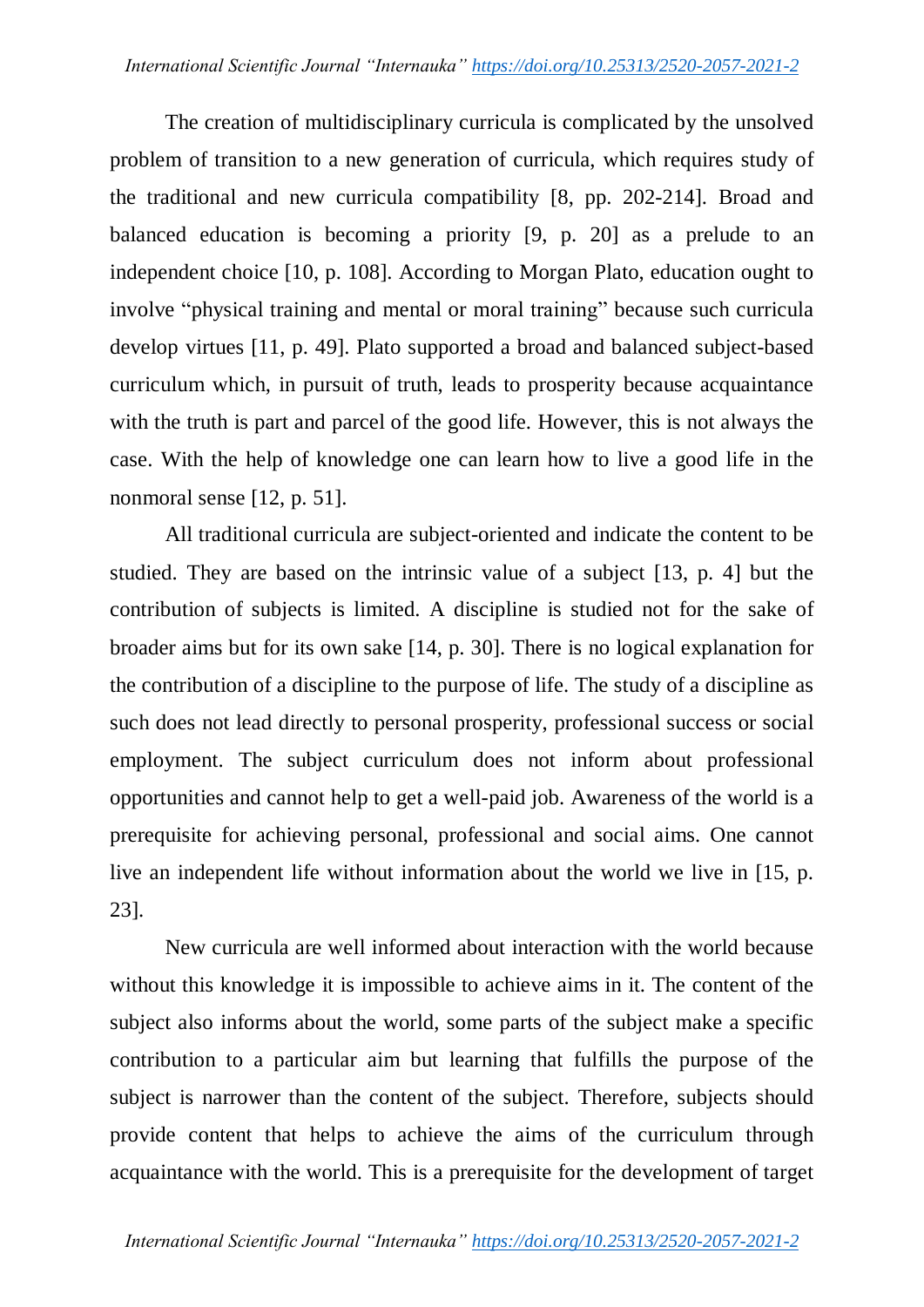competences in a specially organized activity. Life goals and subject curricula can coexist. Areas of learning and experience in general can provide rich content to achieve a broad goal, to be consistent, to use a distinctive way of thinking and to maintain an "identifiable core of disciplinary and instrumental knowledge" [9, p. 38]. The line of subjects can go along the line of broader aims of education due to multidisciplinary curriculum if disciplines are united by content that contributes to the achievement of broader aims [8, pp. 202-214]. If subject curricula are complemented by target activities, the subject becomes a prerequisite for life success [8, pp. 202-214].

The connection between the curriculum and the life goals clarifies HOW and WHY to teach. To achieve these goals, it is necessary to organize the target activities. Students must understand the meaning of the subject for their lives in terms of interaction with the world. New curricula should introduce personal aims in education and focus on the target development of actual features. Modelling and training the efficient behavior can be a solution. But learning process itself can develop necessary features even better than techniques because it is supposed to provide these features through lecturers as educators [8, pp. 202-214].

Relieving the tension between the traditional and the new curriculum is possible by overcoming the narrow professional orientation on the basis of the freedom of choice from a wide balanced set of disciplines in the format of multidisciplinary curricula. However, the optimal time and set of disciplines remain in question. In order to link different disciplines into a synergistic system, it is necessary to find a system-forming factor. Modern educational programs are centered on the student, whose cognitive and personal development is reflected in the competences. Yet, the selection of competences repeats the infamous story of the "bag of virtues" where everyone has their own understanding of what is necessary. Therefore, in order to obtain clear guidelines for the system integration of disciplines, it is necessary to identify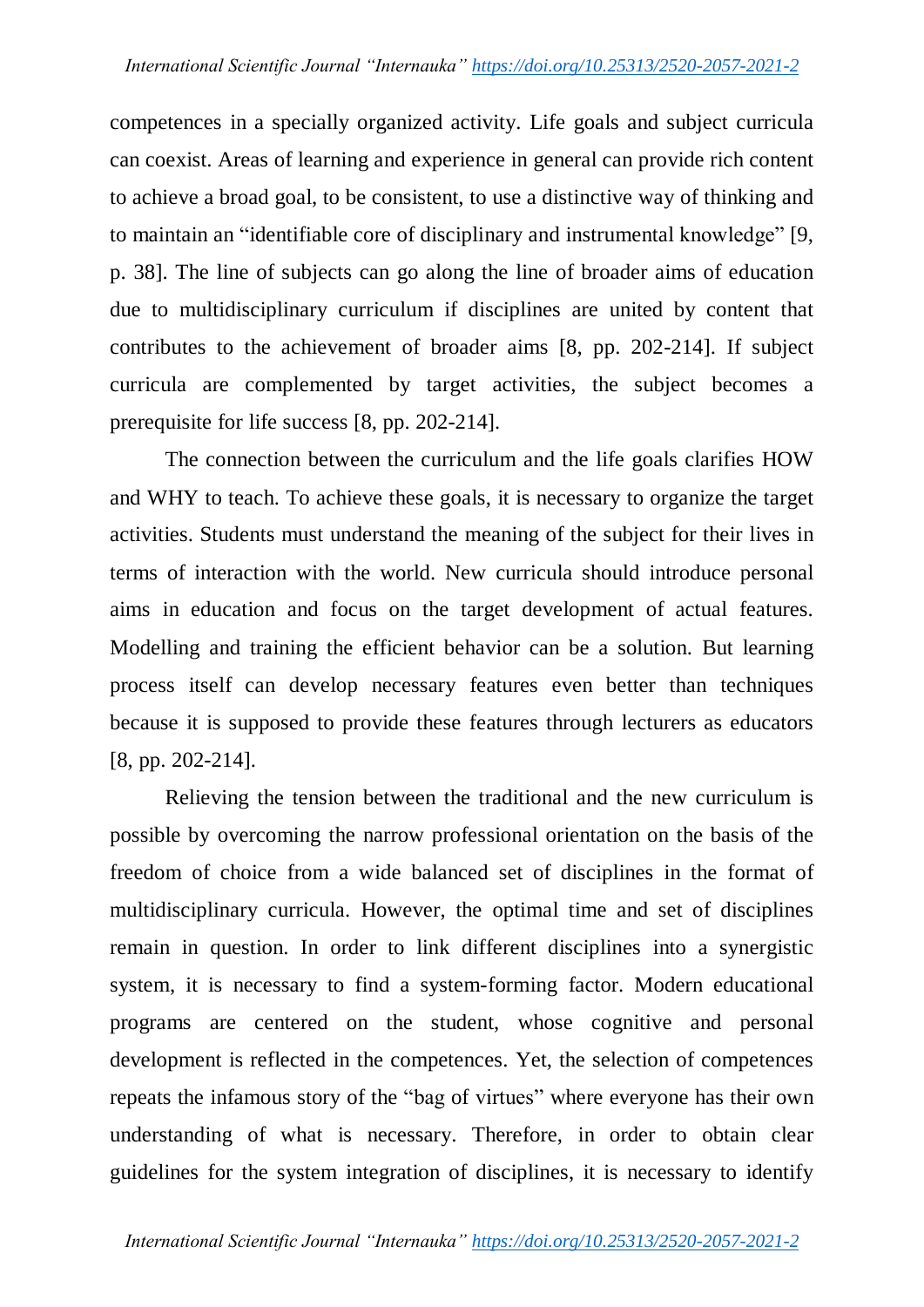strategic goals in terms of competences. Most European curricula are focused on 4 strategic goals – students should be: 1) ambitious capable learners who are ready to learn throughout their lives; 2) healthy, confident individuals who are ready to lead fulfilling lives as valued members of society; 3) enterprising creative contributors who are ready to play a full part in life and work; 4) ethical, informed citizens who are ready to be citizens of their country and the world [9, p. 31]. That is, young people should be able to lead fulfilling personal, civic and professional life, for which the curriculum must develop an ambitious, capable, healthy, confident, enterprising individual [8, pp. 202-214].

In most modern university curricula qualities are specified as a description of the expected cognitive and personal virtues of the graduate [16]. It includes: 1) perfect mastery of the discipline that means breadth and depth of knowledge of one or more disciplines and their application in real-world context; disciplinespecific skills and attributes; understanding disciplinary epistemology and methodology; awareness of current research in the discipline; ability to undertake research and enquiry within the discipline; autonomous learning within the discipline; 2) skills in research and enquiry that means ability to learn through research and enquiry; ability to plan, undertake and present research as appropriate to the discipline; ability to consume and evaluate research critically; 3) personal effectiveness and self-awareness – ability to communicate effectively in an increasingly digital world for a variety of purposes and audiences, and through a range of appropriate media; ability to articulate what and how they have learned, awareness of their strengths and areas to develop, and commitment to learning and reflection; desire for self-improvement; personal self-awareness and reflection, self-efficacy, intellectual curiosity, adaptability, resilience and commitment to lifelong learning; 4) global engagement and multicultural awareness that means intercultural competence and global outlook; social and civic responsibility; ability to collaborate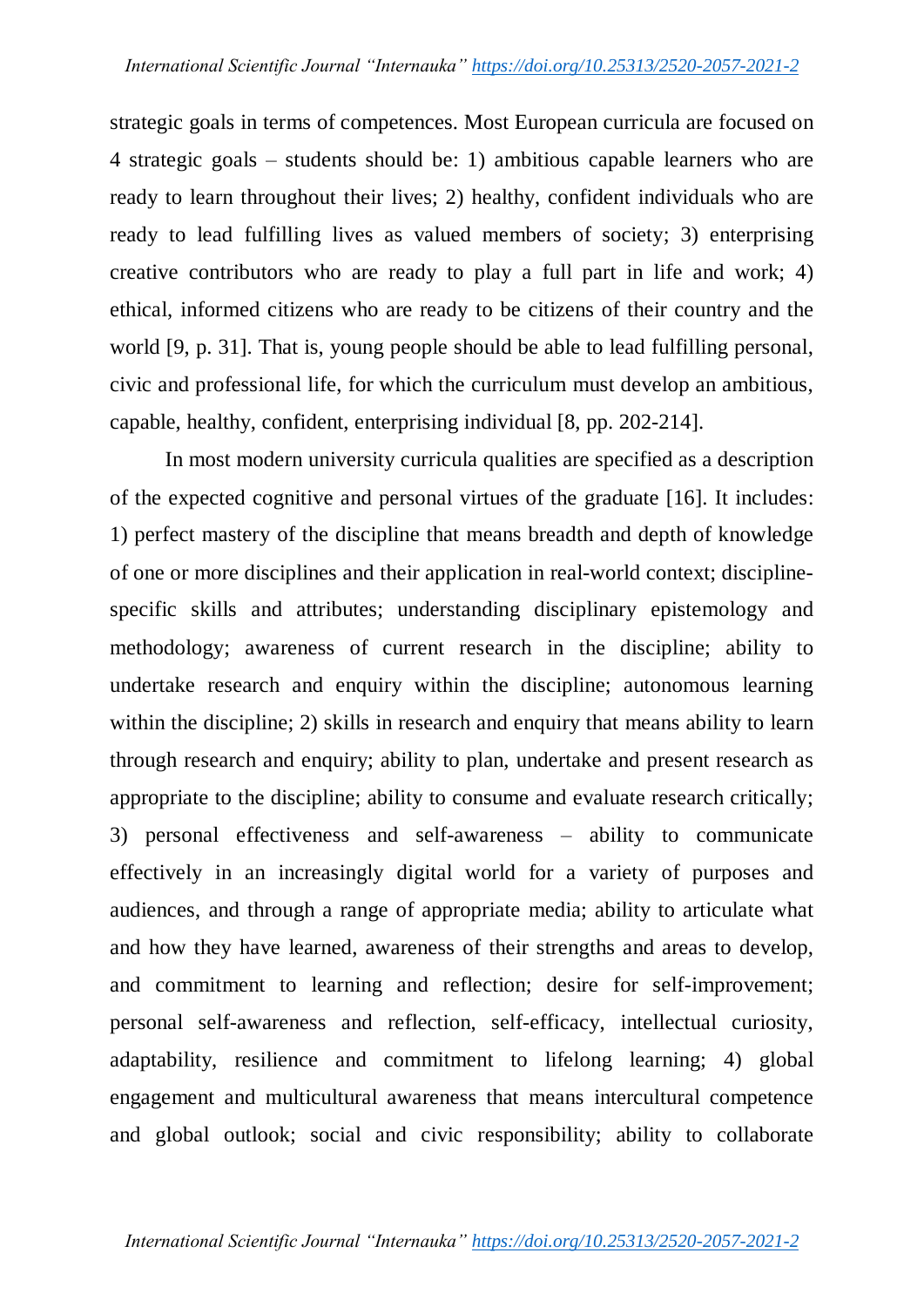effectively and adapt to different work or study contexts; appreciation of multiple perspectives and valuing diversity [16].

One who is well acquainted with the National Qualifications Framework [17] and Standards of Specialties [18] easily recognizes the goals of cognitive and personal development of Ukrainian higher education in terms of knowledge, skills, communication and self-development which are reflected in integrated, special and general competences [19]. This is not surprising. The reform of Ukrainian education is inspired by integration into the European education space.

If we focus on the final requirements, the multidisciplinary curriculum [16] should be: 1) discipline based to enable the acquisition of deep knowledge in combination with the skills development; 2) research based to engage students in research throughout studies, to inform about current research within disciplines, to engage in research discussions, to present results in collaboration with the community of scholars; 3) diverse and inclusive to represent the world we live in and to meet the needs through the acquisition of disciplines, recognizing the contribution and influence of different groups; 4) global to understand disciplines and their application as well as to develop intercultural competences considering global perspectives; 5) contextual to gain an understanding how knowledge/skills can be applied to real world problems and to develop critical perspectives on current thinking and practice by drawing on theories and wider research.

Thus, the main theme in modern scientific discourse on the curriculum design and optimization is "bridging the gap" between innovative studentoriented and traditional subject-oriented training. As wittily noted by White: "During the transformation new patterns have been overlaid on old but the old shine through" [20, p. 179]. This is also characteristic of Ukrainian education which has an ambivalent tendency for preservation and development. On the one hand, how to give up heritage that has been tested and worked for many years?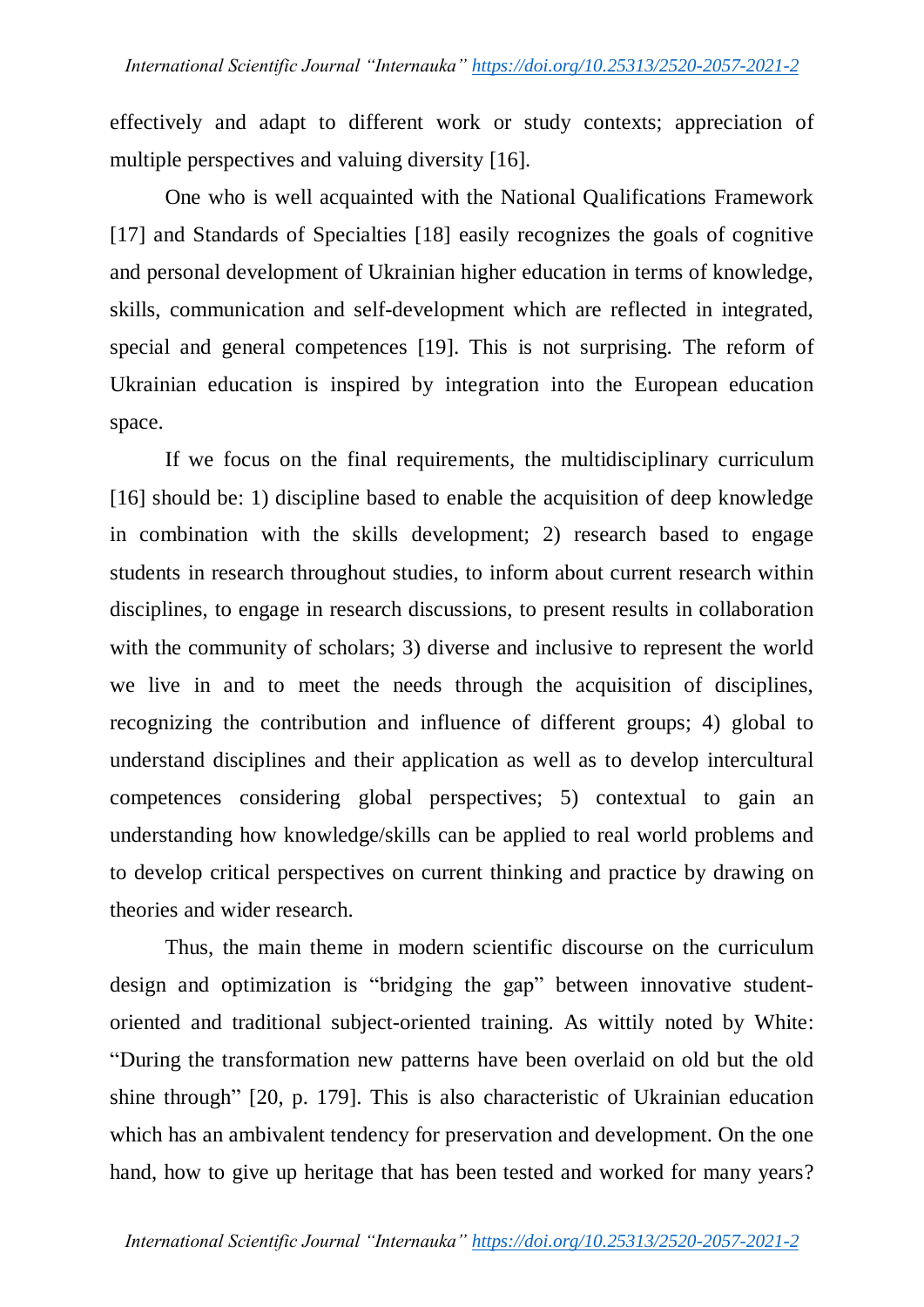On the other hand, how to survive ignoring the demands of the new time? To develop while preserving the experience is possible if we find links between the modern model that is focused on the development of students' multidisciplinary competences and subjects that are designed to develop more specific knowledge, skills and abilities. Methods of educational activities and creative use of the subject content are determinative.

The search for national literature that directly explores the topic of curricula optimization on the basis of a multidisciplinary approach has yielded almost nothing despite the great practical relevance of the problem. Indirect contribution to the solution of the problem was given by the literature related to: the Ukrainian education competitiveness in the global dimension [21, pp. 24- 42], the National educational standards [22, p. 8; 23, pp. 205-210], the University curricula [24], the University complex evolution [25, pp. 293-306], the inadmissibility of curriculum existence to provide exclusively workload [24]. The strategy of values co-creation, which uses social media platforms as a meeting place for students, lecturers and employers, is the most interesting in the context of multidisciplinarity [26, pp. 228-240]. Attention is focused on the analysis of existing media for communication with stakeholders, which is successfully used in business when interacting with customers. This strategy has perspective for multidisciplinary team interaction while developing training courses. In general, the state of the art with the implementation of a multidisciplinary approach remains insufficiently studied. An innovative approach is required. This approach deals with curricula optimization through multidisciplinary system links.

**Aim and Hypothesis.** We put forward a hypothesis concerning the curricula quality optimization on the basis of interdisciplinary links considering disciplines developmental capacity for achieving a strategic goal within National/European Qualification Framework (NQF/EQF) and Higher Education Standards (HES). The strategic goal deals with the development of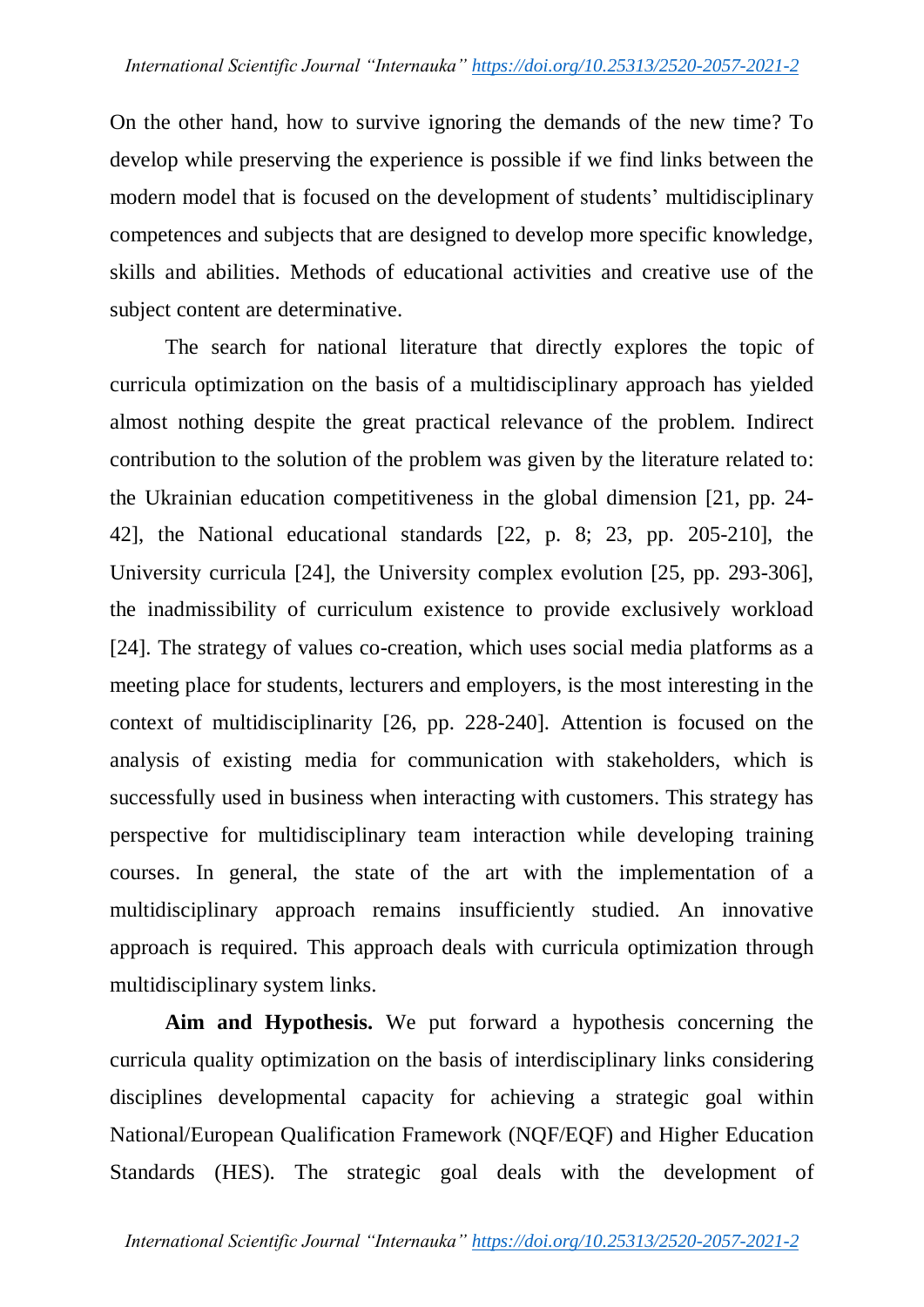NQF/EQF/HES competences (integrated, general and specific), hereinafter referred to as "Strategic Competences" (SC). To test the hypothesis, it is necessary to answer the following questions: 1) How to identify the correspondence between discipline and SC? 2) How to consider the discipline significance in the development of SC? 3) How to measure the discipline contribution to the development of SC? So, the aim of our research is to bridge the gap between competence-oriented and discipline-oriented approaches.

### **Methods**.

**Research Modal/Design.** Quantitative, qualitative and mixed research methods were used to solve the problems and to achieve the aim of the research. They include: theoretical and methodological analysis; data systematization and generalization; longitudinal psycho-pedagogical experiment under condition of real University training; statistical data processing including correlation analysis and analysis of variance with subsequent qualitative interpretation and content generalization.

**Sample/Participants.** The total number of testees who took part in the experiment covered 300 Bachelor, Master, PhD students and lecturers from 5 UA and 15 EU Universities aged 17 to 55 years. The experimental study took place within 4 pilot phases and 3 summer schools of international projects on human resources management (Tempus-Tacis CD JEP-24150-2003 "HUREMA"); urban and region sustainable development (№ 530197-TEMPUS-1-2012-IT- TEMPUS-JPCR, № 543651- TEMPUS-1-2013-1-AT-TEMPUS-JPCR); university start-up development (№ 530349- TEMPUS-1-2012-FR-TEMPUS-JPHES). The projects (2013-2020) were aimed at creating curricula and evaluating their efficiency. Kharkiv National University of Civil Engineering and Architecture (KNUCEA) was the basic research center where evaluation took place.

**Instruments and Procedure.** Diagnosis of the competence development level was carried out on the basis of traditional (Cattell and Leary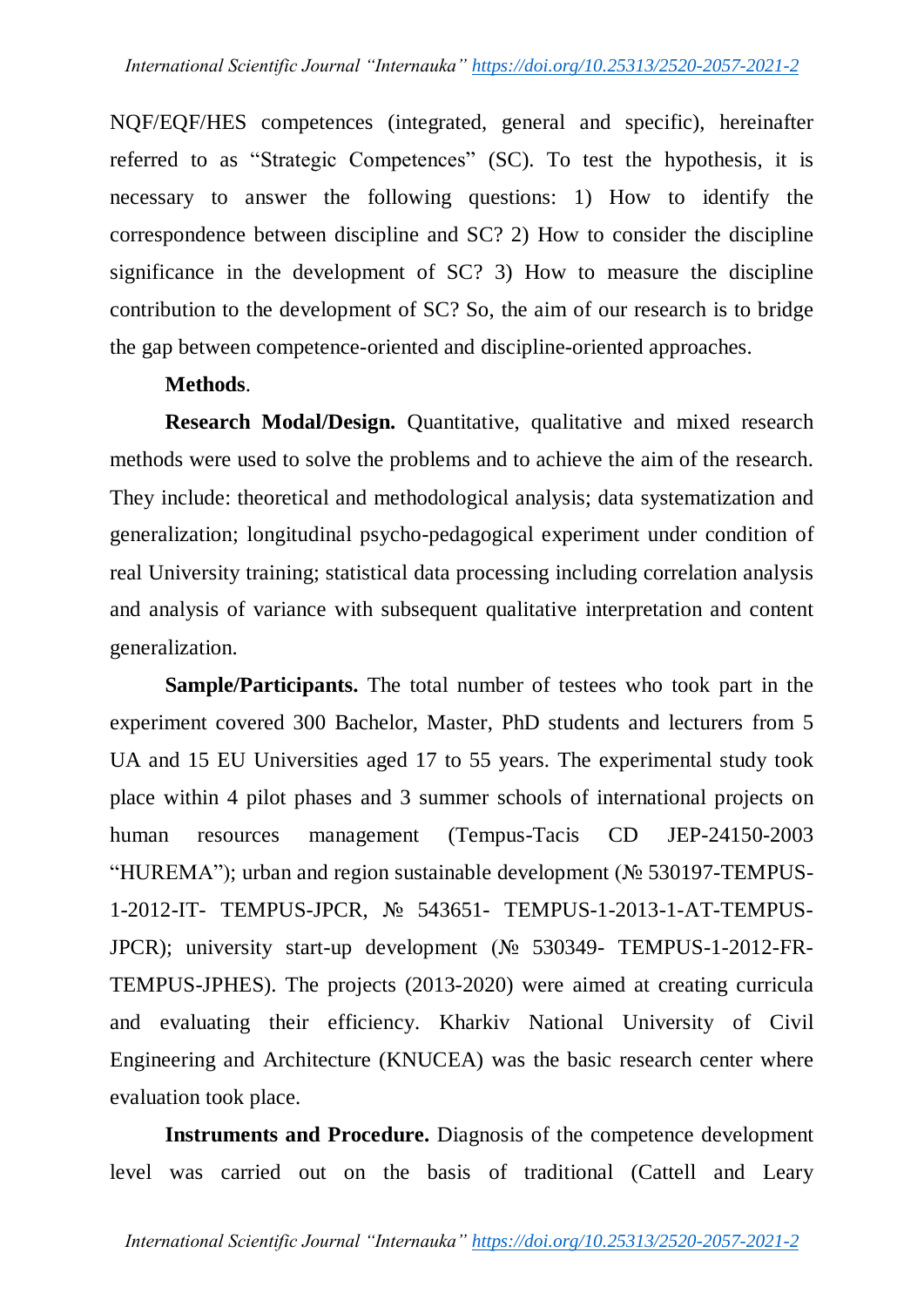questionnaires, content-analyses, tests,) as well as original methods and measuring tools of Eco-Humanistic Technology of Self-Development [27] such as Cognitive Mapping Technique [27, pp. 288-298]; Integrated Development Matrix [27, pp. 377-382]; Individual Development Matrix [27, pp. 299-307]; Learning Diary Matrix [27, pp. 383-386]; Learning History Matrix [27, pp. 370- 376]; Test-Questionnaire of Metacharacteristics of Personal Development [27, pp. 342-369].

The following steps of research were implemented: 1) system analysis of the formats and content of the National Qualifications Framework [17], Education Standards [18], Curricula and Work Programs of technical disciplines; 2) activity study of the Guarantors, working groups members and lecturers of disciplines on the basis of structured questionnaires; 3) comparison of the results obtained with the results of students training efficiency within longitudinal psycho-pedagogical experiment under condition of real University training (KNUCEA).

**Data Analysis.** There are the following stages of data analysis: 1) correlations analyses of students" cognitive and personality metacharacteristics within intrapersonal and interpersonal relations; 2) factorization – grouping the studied indicators by the factor analysis method; 3) establishing causal relationships in the framework of a training experiment – manipulation of factors caused by traditional, developmental, metacognitive, eco-humanistic and multidisciplinary training; 4) obtaining primary data – indicators of individual sense-cognitive scheme complexity; solving problem efficiency in accordance with the criteria of completeness, velocity and accuracy; professional, social, existential meta-senses; meta-abilities such as decision-making, synergetic interaction, self-development; meta-qualities such as objectivity, proactivity, autonomy, responsibility, empathy, creativity, flexibility; 5) scaling (STEN Scale); 6) developing individual and group profiles; 7) establishing the validity of conclusions (analysis of variance, determination of statistical differences by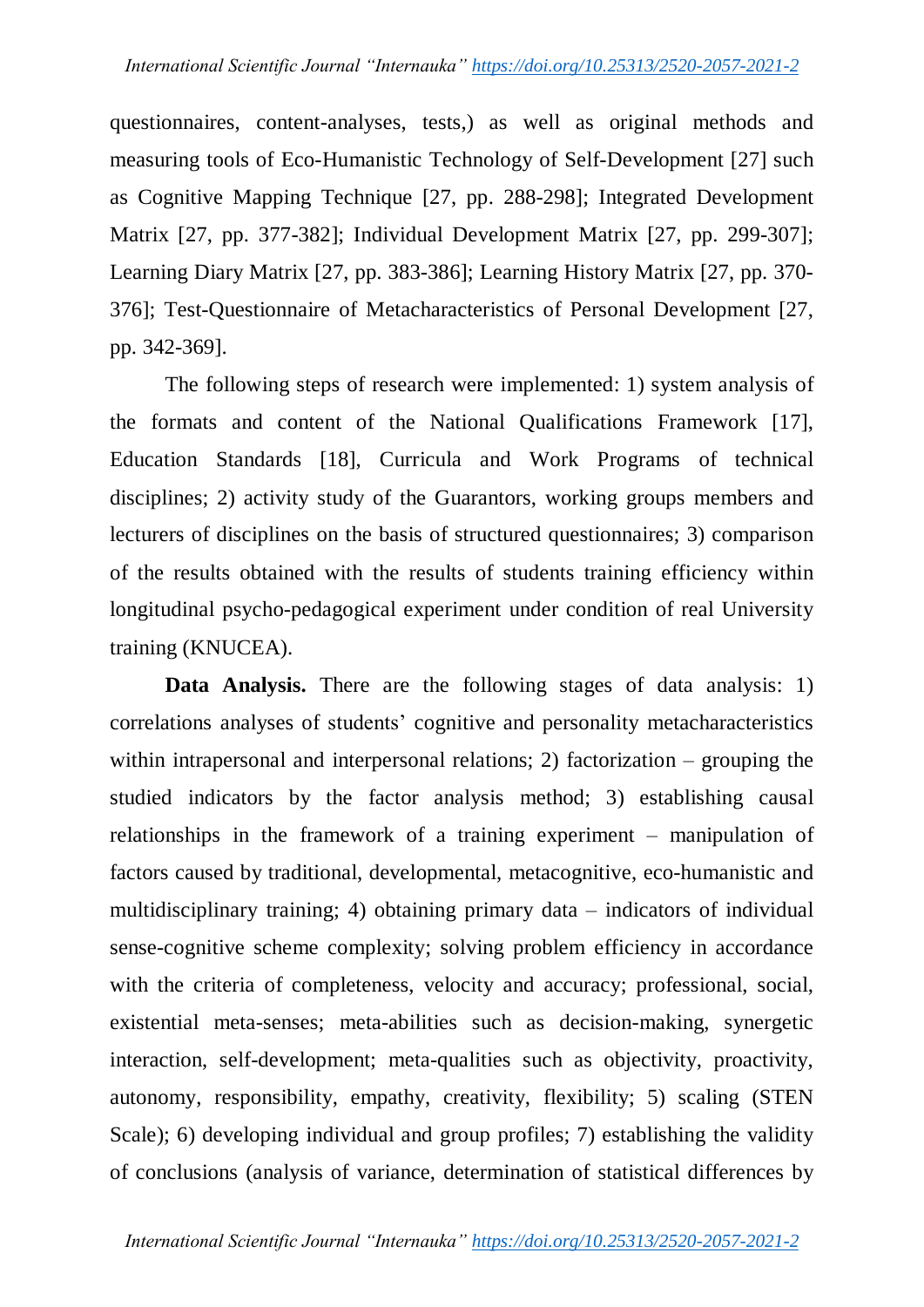Student"s t-test). Statistical data processing and graphical presentation of the results were carried out on the basis of the software package STATISTICA 10.0 and SPSS 17.0.

**Ethical issues.** Research was approved by the KNUCEA Ethics Committee. For longitudinal training experiment the informed consent of the participants was obtained. They were informed about the confidentiality of the personal data integrity with no other consequences on their status.

**Results.** The results of the research confirmed the hypothesis concerning perspective of curriculum qualitative optimization through organization of interdisciplinary system links, taking into account the discipline developmental significance in the context of strategic aim achievement in the format of NQF/EQR/HES. Hypothesis testing answered 3 questions:

**Question 1:** "How to identify the coherence between discipline and SC?" Comparison and matching competences developed by the discipline with NQF/EQF/HES SC is possible within 5 strategic directions of student personality development/self-development in terms of integrated, cognitive, communicative, developmental and practical competences. For comparison it is necessary to formulate the goals of the discipline in terms of developmental activities that are structured in the logic of NQF/EQF/HES;

**Question 2**: "How to consider the discipline significance in the development of SC?" It is necessary to determine the discipline weight  $(W<sup>d</sup>)$  for the development of NQF/EQF/HES competences that requires considering the coefficients of SC ( $K^c$ ) and discipline ( $K^d$ ) significance. The last depends on its role:

- discipline as a goal  $(A)$  Kd = 5;
- discipline as a condition (C) for the SC development  $Kd = 4$ ;
- discipline as a direct means (M) of SC development  $Kd = 3$ ;
- discipline as an indirect means (I) of SC development  $Kd = 3$ ;
- discipline as an empowerment (P) for the SC development  $Kd = 1$ .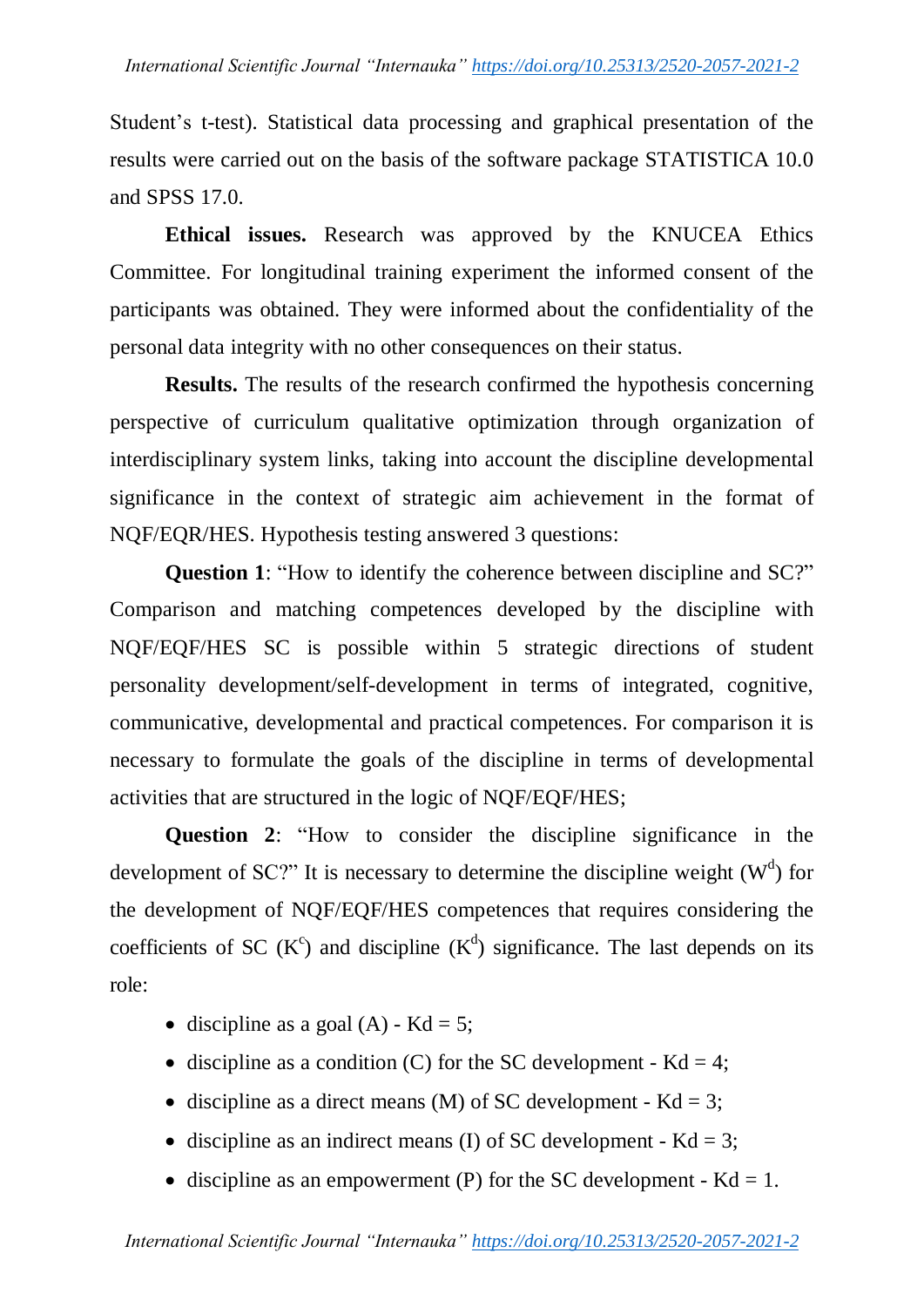The coefficient of SC significance  $(K<sup>c</sup>)$  depends on the curriculum context. If we focus on NQF, then the generalized  $K^c$  will be as follows: integral competences (I<sup>c</sup>) - K<sup>c</sup> = 5; cognitive competences (C<sup>c</sup>) - K<sup>c</sup> = 4; practical competences (P<sup>c</sup>) - K<sup>c</sup> = 3; communicative competences (M<sup>c</sup>) - K<sup>c</sup> = 4; developmental competences (D<sup>c</sup>) - C<sup>c</sup> = 5. This distribution is justified by the level of system influence and competences dependence on each other: integral competences cover all other ones in general, developmental competences are condition for their development; cognitive and communicative competences are basic for development, but practical competences have specifically narrow area of system influence;

**Question 3**: "How to measure the discipline contribution to the development of SC?" Measuring discipline contribution to the SC development is possible by using Matrix consisting of 2 panels (see Fig. 1):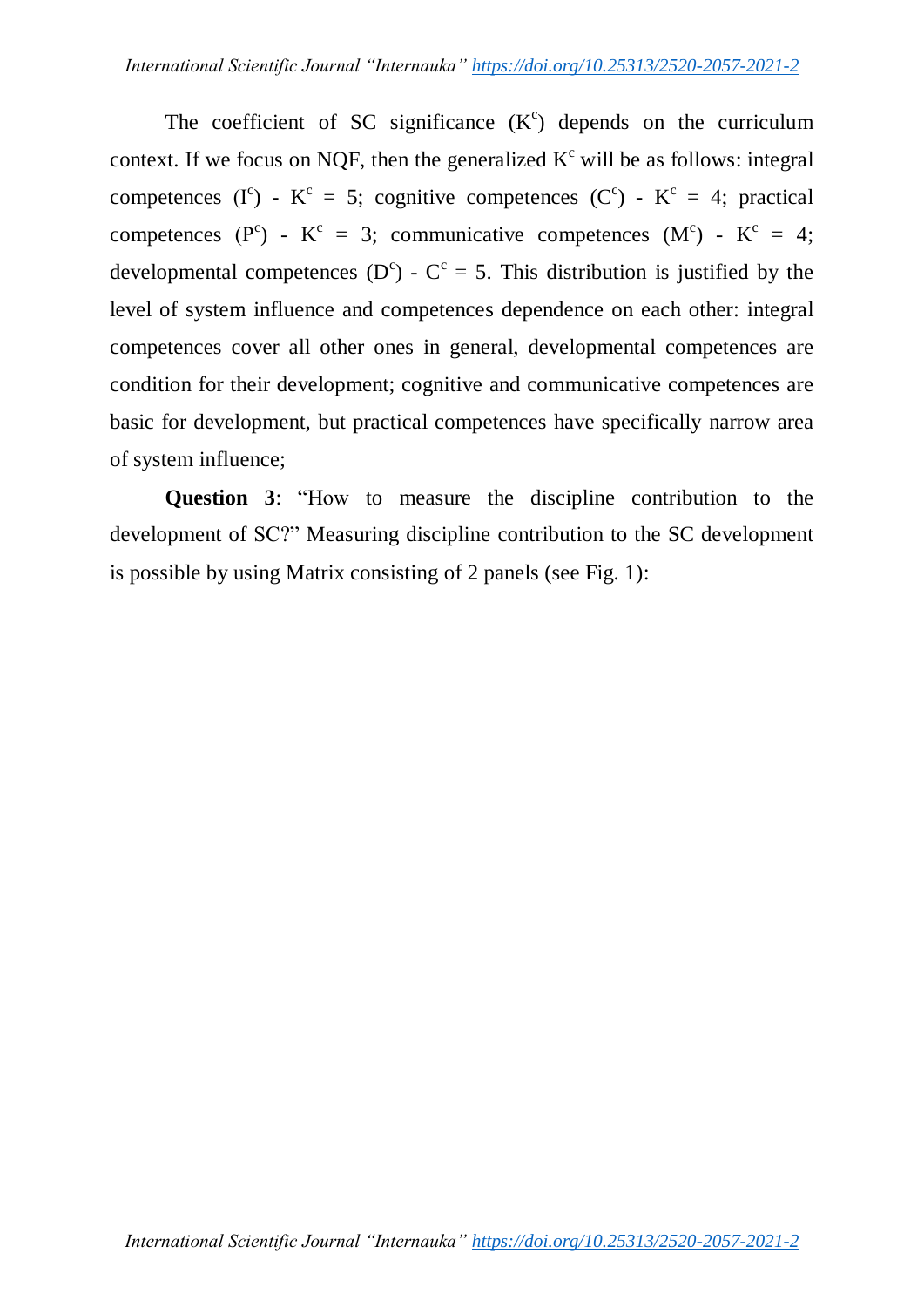|                             | SC – strategic<br>competences<br>Kº – coefficient<br>of significance                                                                |   |                                                                                                                                          |                         |                           |                                                                                                                                     | Bachelor                                                                        |                |                            |              | Master                                                                         |                                 |              |              |              |              | PhD                       |                                 |               |                |   |              |
|-----------------------------|-------------------------------------------------------------------------------------------------------------------------------------|---|------------------------------------------------------------------------------------------------------------------------------------------|-------------------------|---------------------------|-------------------------------------------------------------------------------------------------------------------------------------|---------------------------------------------------------------------------------|----------------|----------------------------|--------------|--------------------------------------------------------------------------------|---------------------------------|--------------|--------------|--------------|--------------|---------------------------|---------------------------------|---------------|----------------|---|--------------|
| ತೆ                          |                                                                                                                                     |   |                                                                                                                                          |                         | DC                        |                                                                                                                                     |                                                                                 |                | W <sup>d</sup> -discipline |              | DC                                                                             | W <sup>d</sup> -discipline      |              |              |              |              | DC                        | W <sup>d</sup> -discipline      |               |                |   |              |
|                             |                                                                                                                                     |   |                                                                                                                                          |                         | discipline<br>competences |                                                                                                                                     | weight<br>5<br>ı<br>2<br>3<br>4                                                 |                |                            |              | discipline<br>competences                                                      | weight<br>5<br>ı<br>2<br>3<br>4 |              |              |              |              | discipline<br>competences | weight<br>ı<br>2<br>3<br>4<br>5 |               |                |   |              |
| $\mathbf{1}$                | Integral<br>K°5                                                                                                                     |   |                                                                                                                                          | 1.1/1.2/1.3             |                           | 3                                                                                                                                   |                                                                                 | 1              | 3                          | $\mathbf{1}$ | 1.1/1.2/1.3                                                                    | 3                               |              | $\mathbf{1}$ | 3            | $\mathbf{1}$ | 1.1/1.2/1.3               | 3                               |               | 1              | 3 | $\mathbf{1}$ |
| 2                           | Cognitive<br>Kº4                                                                                                                    |   |                                                                                                                                          | 2.1/2.2/2.3             |                           | $\overline{2}$                                                                                                                      | $\mathbf{1}$                                                                    | $\overline{2}$ |                            | 3            | 2.1/2.2/2.3                                                                    | $\mathfrak{p}$                  |              | 3            |              |              | 2.1/2.2/2.3               | 2                               |               | $\mathfrak{p}$ |   | 3            |
| 3                           | Practical<br>K°3                                                                                                                    |   |                                                                                                                                          | 3.1/3.2                 |                           | $\mathbf{1}$                                                                                                                        | $\mathbf{1}$                                                                    |                | $\mathbf{1}$               |              | 3.1/3.2                                                                        | $\mathbf{1}$                    | 1            |              | $\mathbf{1}$ |              | 3.1/3.2                   | 1                               | $\mathbf{1}$  |                | 1 |              |
| 4                           | Communicative<br>K-4                                                                                                                |   |                                                                                                                                          | 4.1/4.2/4.3             |                           | 2                                                                                                                                   |                                                                                 | 3              | 2                          | 3            | 4.1/4.2/4.3                                                                    | 2                               |              | 3            | 2            |              | 4.1/4.2/4.3               | 2                               |               | 3              | 2 | 3            |
| 5                           | Developmental<br>K°5                                                                                                                |   |                                                                                                                                          |                         | 5.1                       | $\mathbf{1}$                                                                                                                        | $\mathbf{1}$                                                                    |                |                            |              | 5.1                                                                            | $\mathbf{1}$                    | $\mathbf{1}$ |              |              |              | 5.1                       | $\mathbf{1}$                    | $\mathbf{1}$  |                |   |              |
| Discipline weight<br>result |                                                                                                                                     |   |                                                                                                                                          |                         | Bachelor<br>course        |                                                                                                                                     |                                                                                 | $W^d = 0.372$  |                            |              | Master<br>course                                                               | $W^d = 0.256$<br>PhD course     |              |              |              |              |                           |                                 | $W^d = 0.304$ |                |   |              |
|                             |                                                                                                                                     |   | $\overline{\mathbf{K}}^d$ = discipline                                                                                                   |                         |                           |                                                                                                                                     |                                                                                 |                |                            |              |                                                                                |                                 |              |              |              |              |                           |                                 |               |                |   |              |
|                             | significance<br>coefficient                                                                                                         |   |                                                                                                                                          |                         |                           | List of activities for the development of strategic competencies within                                                             |                                                                                 |                |                            |              |                                                                                |                                 |              |              |              |              |                           |                                 |               |                |   |              |
| Code                        | А                                                                                                                                   | D | M                                                                                                                                        | C                       | ${\bf P}$                 | discipline                                                                                                                          |                                                                                 |                |                            |              |                                                                                |                                 |              |              |              |              |                           |                                 |               |                |   |              |
|                             | $\overline{5}$                                                                                                                      | 3 | $\overline{2}$                                                                                                                           | $\overline{\mathbf{4}}$ | $\overline{\mathbf{1}}$   |                                                                                                                                     |                                                                                 |                |                            |              |                                                                                |                                 |              |              |              |              |                           |                                 |               |                |   |              |
| 1.1                         |                                                                                                                                     |   |                                                                                                                                          | $_{\rm V}$              | v                         | Development of the ability to work in an international context (international                                                       |                                                                                 |                |                            |              |                                                                                |                                 |              |              |              |              |                           |                                 |               |                |   |              |
|                             |                                                                                                                                     |   |                                                                                                                                          |                         |                           | projects / mobility programs / summer schools)                                                                                      |                                                                                 |                |                            |              |                                                                                |                                 |              |              |              |              |                           |                                 |               |                |   |              |
| 1.2                         |                                                                                                                                     |   |                                                                                                                                          | V                       | V                         | Development of the ability to select, manage and work in an international<br>multidisciplinary team (reality / simulations)         |                                                                                 |                |                            |              |                                                                                |                                 |              |              |              |              |                           |                                 |               |                |   |              |
| 1.3                         | V                                                                                                                                   | v |                                                                                                                                          | V                       | v                         | Development of the ability to apply for participation in an international project /                                                 |                                                                                 |                |                            |              |                                                                                |                                 |              |              |              |              |                           |                                 |               |                |   |              |
|                             |                                                                                                                                     |   |                                                                                                                                          |                         |                           |                                                                                                                                     | mobility program / training / research                                          |                |                            |              |                                                                                |                                 |              |              |              |              |                           |                                 |               |                |   |              |
| 2.1                         | $\mathbf{V}$                                                                                                                        | v |                                                                                                                                          | V                       |                           | Development of the ability to search / interpret information in world sources for<br>professional / scientific / educational goals  |                                                                                 |                |                            |              |                                                                                |                                 |              |              |              |              |                           |                                 |               |                |   |              |
|                             | V                                                                                                                                   | V |                                                                                                                                          |                         | V                         |                                                                                                                                     | Development of cognitive ability for generalization by excreting sense units in |                |                            |              |                                                                                |                                 |              |              |              |              |                           |                                 |               |                |   |              |
| 2.2                         |                                                                                                                                     |   |                                                                                                                                          |                         |                           | the corresponding foreign language content                                                                                          |                                                                                 |                |                            |              |                                                                                |                                 |              |              |              |              |                           |                                 |               |                |   |              |
| 2.3                         | Development of critical thinking through verbalization of internal speech by<br>V<br>v<br>linguistic means according to the purpose |   |                                                                                                                                          |                         |                           |                                                                                                                                     |                                                                                 |                |                            |              |                                                                                |                                 |              |              |              |              |                           |                                 |               |                |   |              |
|                             |                                                                                                                                     |   |                                                                                                                                          |                         |                           |                                                                                                                                     |                                                                                 |                |                            |              |                                                                                |                                 |              |              |              |              |                           |                                 |               |                |   |              |
| 3.1                         |                                                                                                                                     |   |                                                                                                                                          | $\mathbf v$             | V                         | Development of the required general competencies within the framework of<br>interactive European trainings                          |                                                                                 |                |                            |              |                                                                                |                                 |              |              |              |              |                           |                                 |               |                |   |              |
| 3.2                         |                                                                                                                                     |   | V                                                                                                                                        |                         |                           |                                                                                                                                     |                                                                                 |                |                            |              | Development of the required general and special competencies through tasks and |                                 |              |              |              |              |                           |                                 |               |                |   |              |
|                             | content of foreign language courses<br>Development of the ability to communicate orally/in writing, taking into account             |   |                                                                                                                                          |                         |                           |                                                                                                                                     |                                                                                 |                |                            |              |                                                                                |                                 |              |              |              |              |                           |                                 |               |                |   |              |
| 4.1                         | v                                                                                                                                   | v |                                                                                                                                          |                         | V                         |                                                                                                                                     |                                                                                 |                |                            |              |                                                                                |                                 |              |              |              |              |                           |                                 |               |                |   |              |
| 4.2                         |                                                                                                                                     | v |                                                                                                                                          | $\overline{\mathbf{V}}$ |                           | the purpose, target reader/listener, conditions;<br>Development of the ability to present results to the international community in |                                                                                 |                |                            |              |                                                                                |                                 |              |              |              |              |                           |                                 |               |                |   |              |
|                             | $\overline{\mathbf{V}}$                                                                                                             |   |                                                                                                                                          |                         | V                         | the formats of articles/presentations/monographs                                                                                    |                                                                                 |                |                            |              |                                                                                |                                 |              |              |              |              |                           |                                 |               |                |   |              |
| 4.3                         | V                                                                                                                                   | V |                                                                                                                                          | $_{\rm V}$              |                           | Development of the ability to lead a discussion at the international level, taking<br>into account cross-cultural features          |                                                                                 |                |                            |              |                                                                                |                                 |              |              |              |              |                           |                                 |               |                |   |              |
|                             |                                                                                                                                     |   |                                                                                                                                          |                         |                           |                                                                                                                                     |                                                                                 |                |                            |              |                                                                                |                                 |              |              |              |              |                           |                                 |               |                |   |              |
| 5.1                         |                                                                                                                                     |   | Development of the ability to self-development within the subject activity (eco-<br>V<br>v<br>humanistic technology of self-development) |                         |                           |                                                                                                                                     |                                                                                 |                |                            |              |                                                                                |                                 |              |              |              |              |                           |                                 |               |                |   |              |

**Fig. 1. Matrix for calculating discipline weight in the SC development Legend:**

 $A - aim$ ,  $D - direct way$ ,  $M - mediated way$ ,  $C - condition$ ,  $P - potential$ 

*Source:* developed by authors

• **Strategic Competences Panel** (SCP) displays: 1) competence code; 2) directions of SC development with coefficient of their significance  $(K^c)$ ; 4) Discipline Competences (DC) codes in accordance with the directions for each educational level; 5) discipline weight  $(W<sup>d</sup>)$  calculated in accordance with DC role;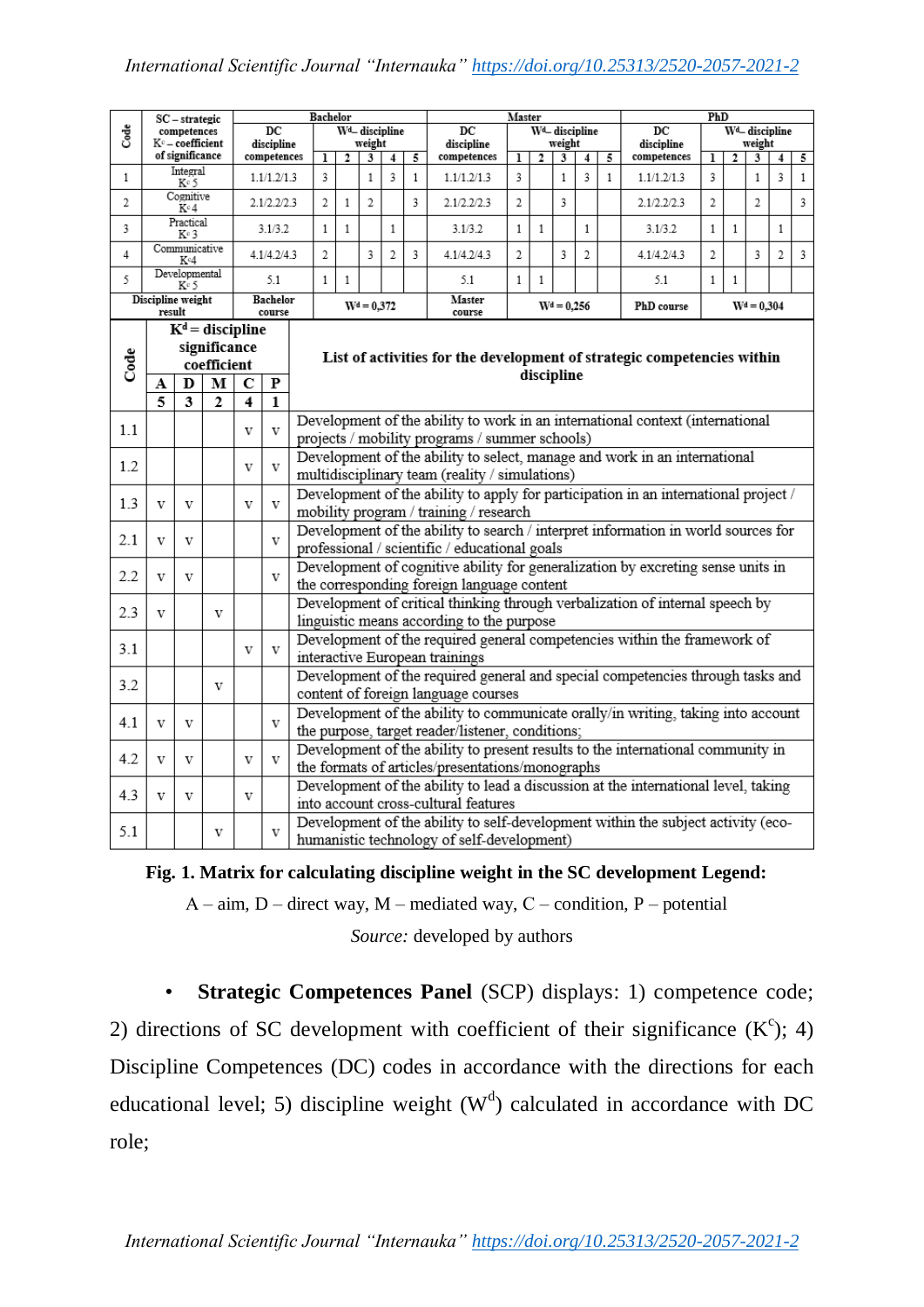• **Discipline's Competences Panel** (DCP) displays: 1) discipline developmental activity code; 2) roles for calculating discipline significance coefficient  $(K^d)$ ; 3) list of discipline activities for SC development.

Discipline weight  $(W<sup>d</sup>)$  is calculated for each of the three educational levels in the context of discipline"s capacity for SC development. The weight measurement area is located directly opposite the SC according to the three educational levels. The procedure for calculating the weight is carried out automatically after entering the code of Discipline Competence (DC) opposite the SC it contributes. The calculation is fine-tuned by introducing coefficient  $(K^c)$  of SC significance (1 to 5) and the coefficient  $(K^d)$  of DC significance (1 to 5) for the development of SC in the context of the specialty. A simple Excel program allows calculating the weight of the discipline  $(W<sup>d</sup>)$  to decide on its selection and workload distribution.

**The statistics.** The statistics supported the answers received. A special study examined various disciplines to calculate their weight in the context of the SC development. Statistical processing revealed a significant correlation at a high 1% level between the weight of the discipline and the degree of its functionality/ fundamentality. Such disciplines provide a broad base for the development of target competences far beyond the specific discipline, which is a significant advantage in a situation of uncertainty. For example, physics ( $W<sup>d</sup>$  = 0.128), determining the scientific paradigm of research methodology for all sciences, forms the theoretical thinking of the scientist, which is reflected in critical thinking and ability to discuss in a language understandable to all scientists. Mathematics ( $W<sup>d</sup> = 0.212$ ) is not only a universal scientific measuring apparatus in any field, but it also develops logical thinking, which is the key to successful activity in any field. Information Technology ( $W<sup>d</sup> = 0.233$ ) provides practical power to mathematical knowledge through technological implementation. There is a significant positive correlation (0.784) between the efficiency of mastering these disciplines and the efficiency of cognitive (0.567)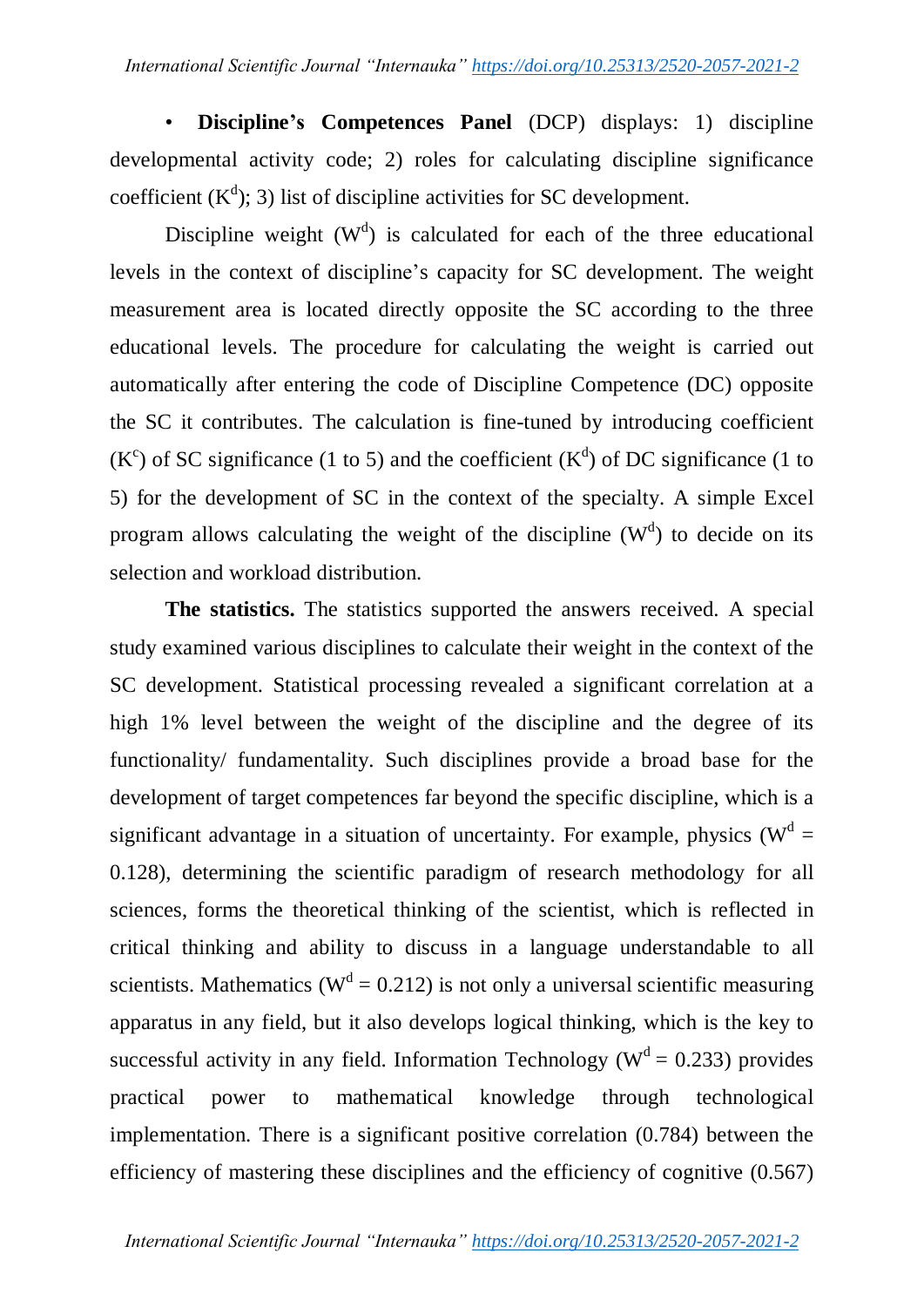and developmental (0.421) competences development, and, as a consequence, the integral competences development (0.494). Fundamentality, which has always been a qualitative feature of Ukrainian education, is becoming relevant under condition of ambiguity. It is modernized in the metacognitive approach and requires rethinking of academic disciplines in terms of knowledge about cognition, about oneself, and about the discipline, which increases significantly the developmental effect in the process of mastering the discipline. This approach provides self-development under situation of uncertainty that is characteristic of modern life.

The study identified multifunctional disciplines that are important for the development of integral, general and professional competences at all levels of education. This is, first of all, "Foreign language", which showed the highest weight in the context of SC development at the levels of Bachelor ( $W^d = 0.372$ ), Master ( $W^d = 0.256$ ) and PhD ( $W^d = 0.304$ ). For comparison, specialty disciplines showed weight at the levels of Bachelor ( $W<sup>d</sup> = 0.095$ -0.034), Master  $(W<sup>d</sup> = 0,069-0,027)$  and PhD ( $W<sup>d</sup> = 0,075-0,038$ ), and practical skills trainings at the levels of Bachelor ( $W^d = 0.023 - 0.015$ ), Master ( $W^d = 0.017 - 0.006$ ) and PhD ( $W<sup>d</sup> = 0.010$ -0.007). It should be noted that such indicators show not so much the importance as the degree of multidisciplinary impact.

Within "Foreign language" discipline not only professional competences but also integral and general ones are developed. At certain levels foreign language in addition to the goal itself can be:

a condition for full-fledged activity in the international context;

• an opportunity to participate in developmental practices and trainings of a high level of quality (including online mode) for the purposeful development of practical skills and abilities;

• a direct means of information retrieval, communication (presentations, discussions), verbalization of thinking; in-depth study of target content or indirect means of self-development.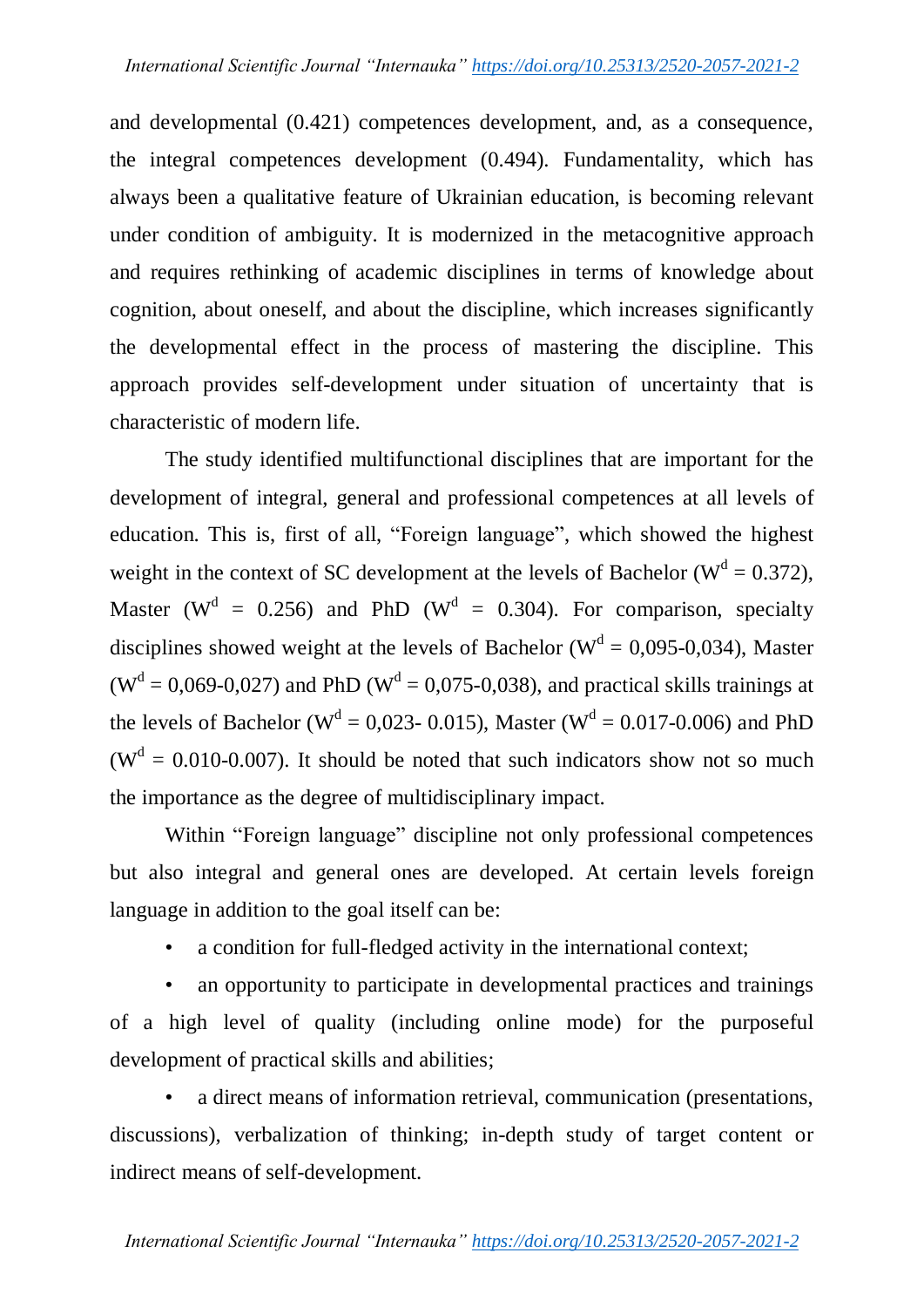Without foreign language it is impossible to develop the key ability to work in an international context, to participate in international projects/mobility /summer schools, the basic requirement for which is knowledge of foreign language at B2 level. Foreign language-mediated activities provide a higher level and quality of development. The inseparable connection between thinking and speech has been scientifically proven. It is possible to verbalize the thought only through speech means, therefore development of thinking can be carried out purposefully through development of ability to make out a thought, taking into account the purpose, the target recipient, the task and conditions for its exteriorization. Moreover, only within this discipline verbal resources are purposefully provided for the design of a thought.

Focused research revealed the following activities within the "Foreign Language" discipline, which are related to the strategic competences of the NQF:

# 1. **Integral competences**:

1.1. Development of the ability to work in an international context through participation in international mobility projects/programs/summer schools;

1.2. Development of the ability to select, manage and work in an international multidisciplinary team of real projects and simulations;

1.3. Development of the ability to apply for participation in an international project/mobility program/ receiving an international scholarship for study/research;

# 2. **Cognitive competences**:

2.1. Development of the ability to search and interpret information in world sources through the tasks of scanning/skimming/analytical reading and listening to solve professional, educational and research problems;

2.2. Development of cognitive abilities through determining meaning units in foreign language content;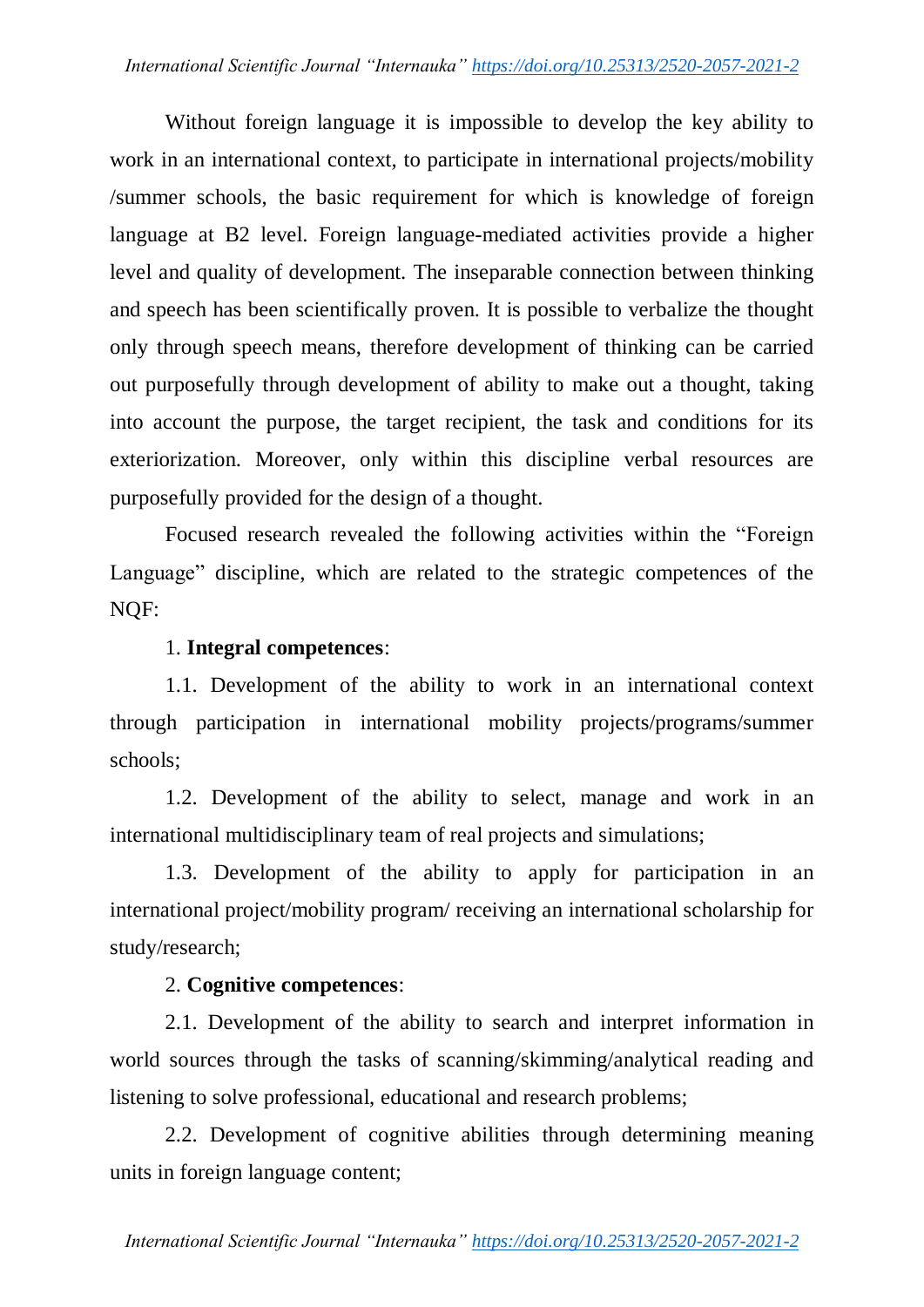2.3. Development of critical thinking through the tasks of internal speech verbalization on the basis of appropriate linguistic resources that shape opinion, reasoning, assumptions, probability, agreement, disagreement, concession, approval, disapproval, neutral attitude, dissatisfaction; determination of priorities/ preferences/wishes; formulation/analysis of goals/causes/consequences; comparison, opposition, formulation of differences/advantages/disadvantages; decisions, choices and reasons; formulation/acceptance/rejection of the proposal, counterarguments; formulation of results/consequences; recommendations, advice.

# 3. **Practical competences**:

3.1. Development of general and special competences within the framework of interactive European trainings: 1) developmental competences including: understanding one's own experience; knowledge of self-development mechanisms; an ability to learn, to set strategic and intermediate goals, selfevaluation, time management skills; 2) communicative competences including: knowledge of one"s own social support network; an ability to express oneself and receive feedback, to redirect communication or conflict into the constructive direction, to stay confident and convincing, to use typology, to manage stress, to work in a team; 3) professional competences including: self-assessment of professional competence and development, the choice of professional development strategy, an ability to master the profession (cognitive actions), to solve professional problems (training actions), to apply professional knowledge (practical actions).

3.2. Development of general/special competences through tasks/content of foreign language courses.

# 4. **Communicative competences**:

4.1. Development of the ability to communicate through the task of composing written/oral messages, taking into account the purpose, target reader/listener and the available conditions;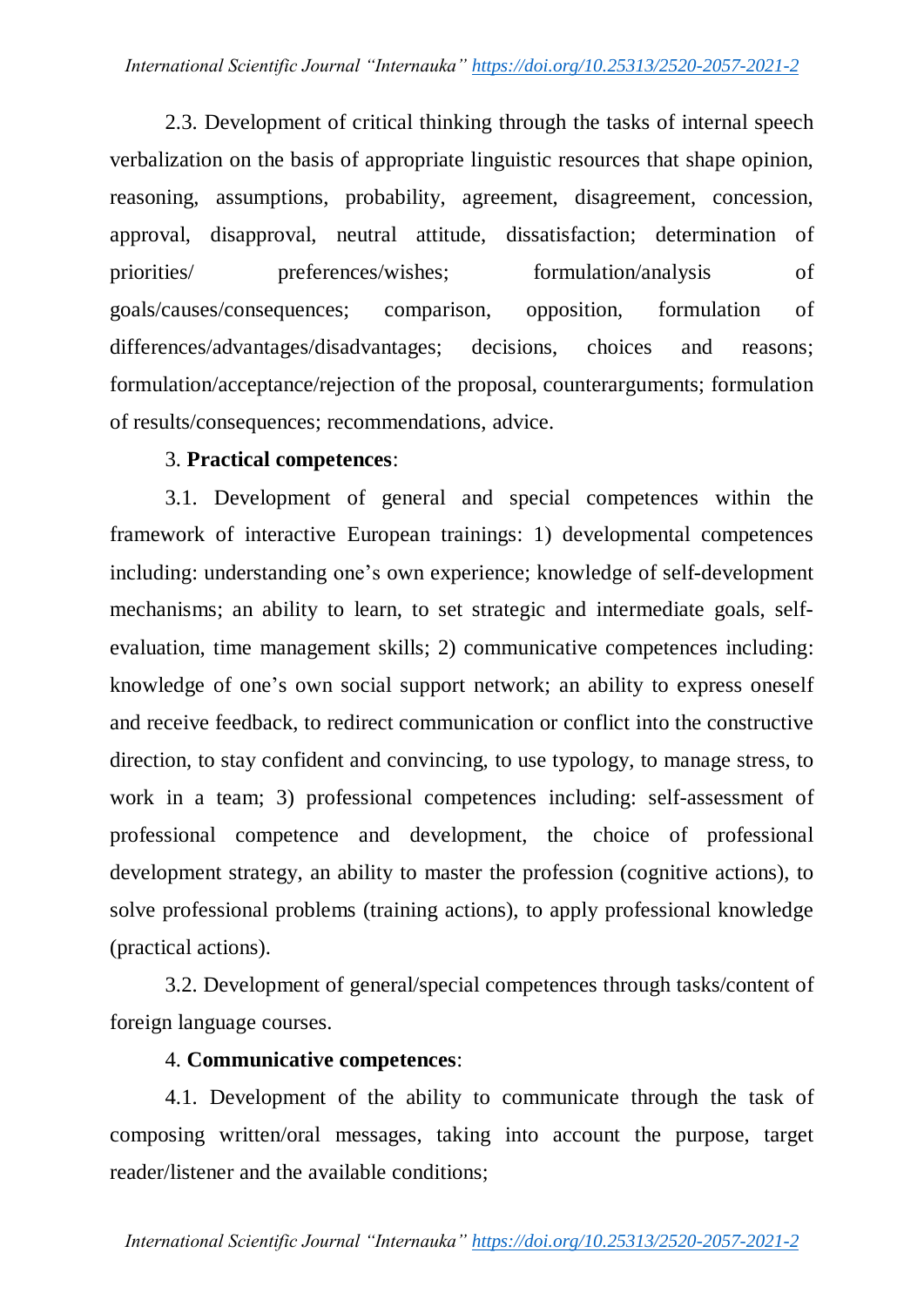4.2. Development of the ability to present the results of work to the international academic and professional community in the formats of articles, presentations, monographs;

4.3. Development of the ability to discuss, taking into account cultural features within the practice and simulations that teach: to form impressions, to express opinions, to reason, to make assumptions, to express probabilities; to ask an opinion, to agree/disagree/give in; to express approval/disapproval/neutral attitude/dissatisfaction; to determine priorities/preferences/wishes for the future; to formulate a goal, to express a reason; to analyze the cause and effect; to equalize, to contrast, to formulate differences/advantages /disadvantages; to propose solutions, to inform about the choice and reasons; to make/accept/refuse the offer, to give counterarguments; to report results/consequences; to recommend, to give advice.

## 5. **Developmental competences**:

5.1. Development of the ability to self-development within the subject activity, modelling real conditions of everydayness (Eco-Humanistic Technology of Self-Development);

5.2. All competences that are formed through cognitive/practical activities are developmental.

Analysis of work programs in the "Foreign language" discipline of high efficiency, which measured the growth of indicators  $(\triangle)$  based on a comparison of the starting (ES) and final (ER) levels, showed:

the level of development of the cognitive scheme complexity -  $ER =$  $0.79$  (ES = 0.37,  $\triangle$  = 0.42);

• efficiency of problem solving (velocity, accuracy, completeness) - ER  $= 0.69$  (ES  $= 0.35, \triangle = 0.34$ );

• level of meta-sense development: professional sense -  $ER = 0.69$  (ES  $= 0.32, \triangle = 0.37$ , social sense - ER = 0.67 (ES = 0.43,  $\triangle = 0.24$ ), existential sense - ER = 0.65 (ES = 0.42,  $\triangle$  = 0.23);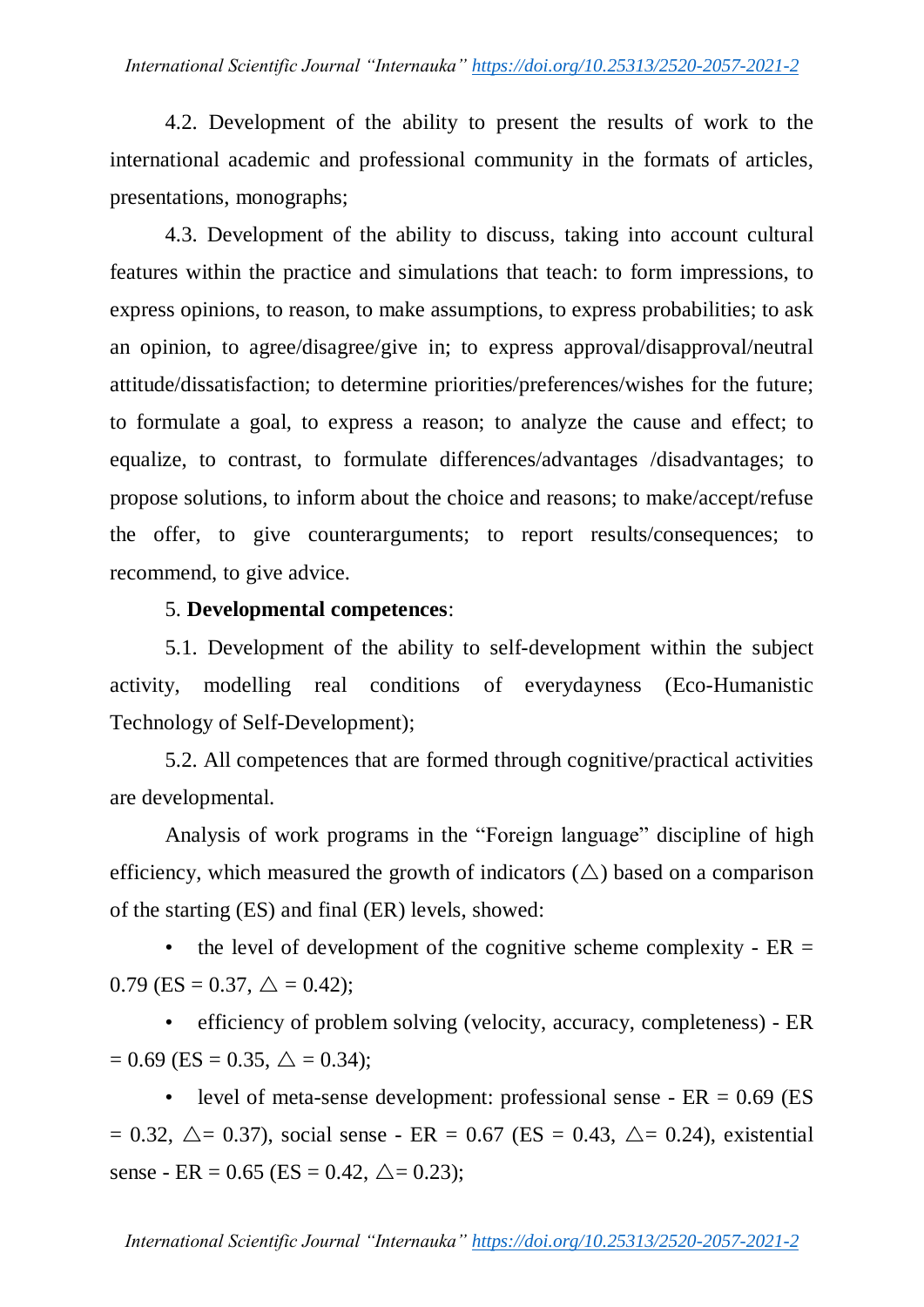• level of meta-abilities development: decision-making - ER=0.64 (ES=0.39,  $\triangle$ =0.25), communication - ER=0.65 (ES=0.39,  $\triangle$ =0.26), selfdevelopment - ER 0.69 (ES=0.38,  $\triangle$ =0.31);

level of meta-qualities development: objectivity -  $ER = 0.79$  ( $ES =$ 0.41,  $\triangle = 0.38$ ), proactivity - ER = 0.70 (ES = 0.36,  $\triangle = 0.34$ ), autonomy - ER = 0.67 (ES = 0.33,  $\triangle$  = 0.34), responsibility - ER = 0.58 (ES = 0.38,  $\triangle$  = 0.20), creativity - ER =  $0.62 = 0.35$ ,  $\Delta = 0.27$ ), flexibility - ER =  $0.57$  (ES =  $0.34$ ,  $\Delta =$ 0.23), empathy - ER = 0.55 (ES = 0.35,  $\triangle = 0$ , 20).

System analysis of the actual formats and content of 25 curricula of economic, construction and architectural profile showed that 67% of curricula have lost touch with the strategic competences of the NQF; 52% of curricula do not have a relevant link between the strategic competences and the disciplines that these competences are able to develop; 78% of curricula lack educational materials adequate to the goals of strategic competences development. System analysis of 33 work programs of technical disciplines revealed the lack of a format in which the direct compliance of educational activities with SC is established. In the description of the methodology there are no methods for the development of strategic competences. The results of analyzing actions of the Guarantors, members of working groups and lecturers of disciplines on the basis of structured questionnaires showed that 87% of respondents lack understanding of patterns and mechanisms of competence formation; 72% are characterized by a narrow understanding of developmental activities; 78% lack competence in psychological and pedagogical issues.

Thus, comparison of disciplines in the situation of selection is possible by expressing discipline goals in terms of strategic directions of student's personality development. It is optimal to focus on 5 types of SC – integral, cognitive, practical, communicative and developmental ones. Each discipline contributes to the development of SC as a goal, as a direct or indirect means, as a condition and as an empowerment. To calculate the weight of the discipline,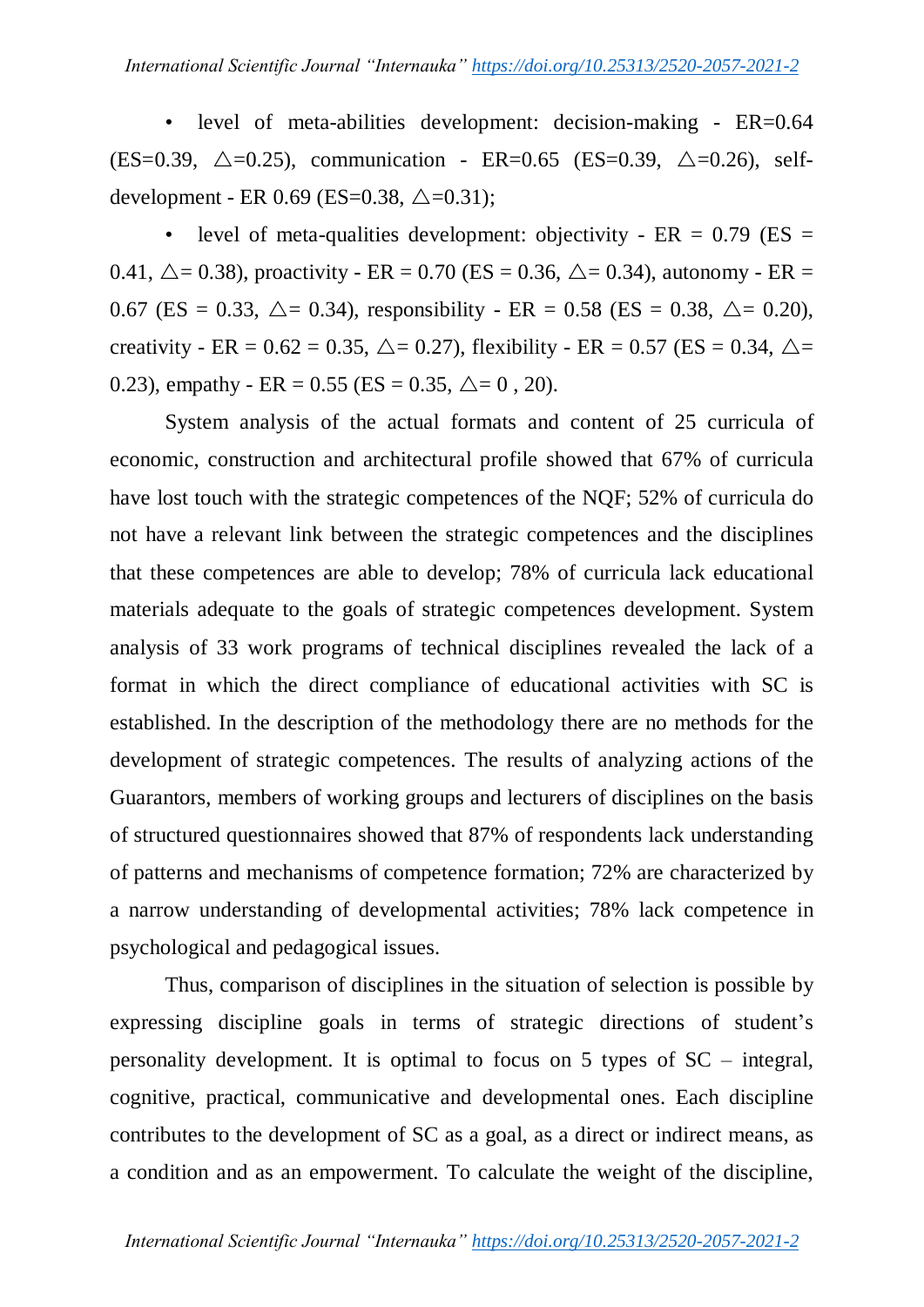the coefficient of discipline significance is identified depending on its role in the SC development and the SC coefficient significance. Measuring the contribution of the discipline to the development of SC is possible with the help of a matrix that allows transforming the goals of the discipline (formulated in terms of developmental actions) into specific numerical data measuring the weight of the discipline in the context of the specialty curriculum. Purposeful research revealed the dependence of the discipline weight on: 1) the coverage of the discipline which is conditioned by its functionality/fundamentality and gives an advantage in a situation of ambiguity; 2) teaching methods with the highest effect of Eco-Humanistic approach; 3) psycho-pedagogical competence of course developers and lecturers. The following negative effects were revealed: 1) loss of focus on the SC of the NQF in the process of their specification in educational standards, specialty curricula and work programs; 2) blocking the development of SC due to the discipline inconsistency or limited ability through teaching methods; 3) narrow professional understanding of developmental activities. It is revealed a synergistic effect of the students" development caused by interaction of the disciplines included in the curriculum on the basis of the proposed selection principles.

**Discussion.** Decision-making in a situation of ambiguity requires at least a strategic focus on the ultimate goal and, as a maximum, the presence of a measurement scale for comparison and selection of the most efficient solution.

**Statement of the problem.** The main problem in the design of specialties curricula (SPC) is the lack of clear criteria for the selection of disciplines that ensure its implementation and the distribution of workload between disciplines within the curriculum. Preliminary research of existing curricula has shown that making decision concerning discipline selection is intuitive. It is not based on objective performance indicators, but on purely formal characteristics of curriculum, on developers" personal experience and subjective ideas or on purely vital needs to "inflate" the workload to save the stuff. In "Matrix of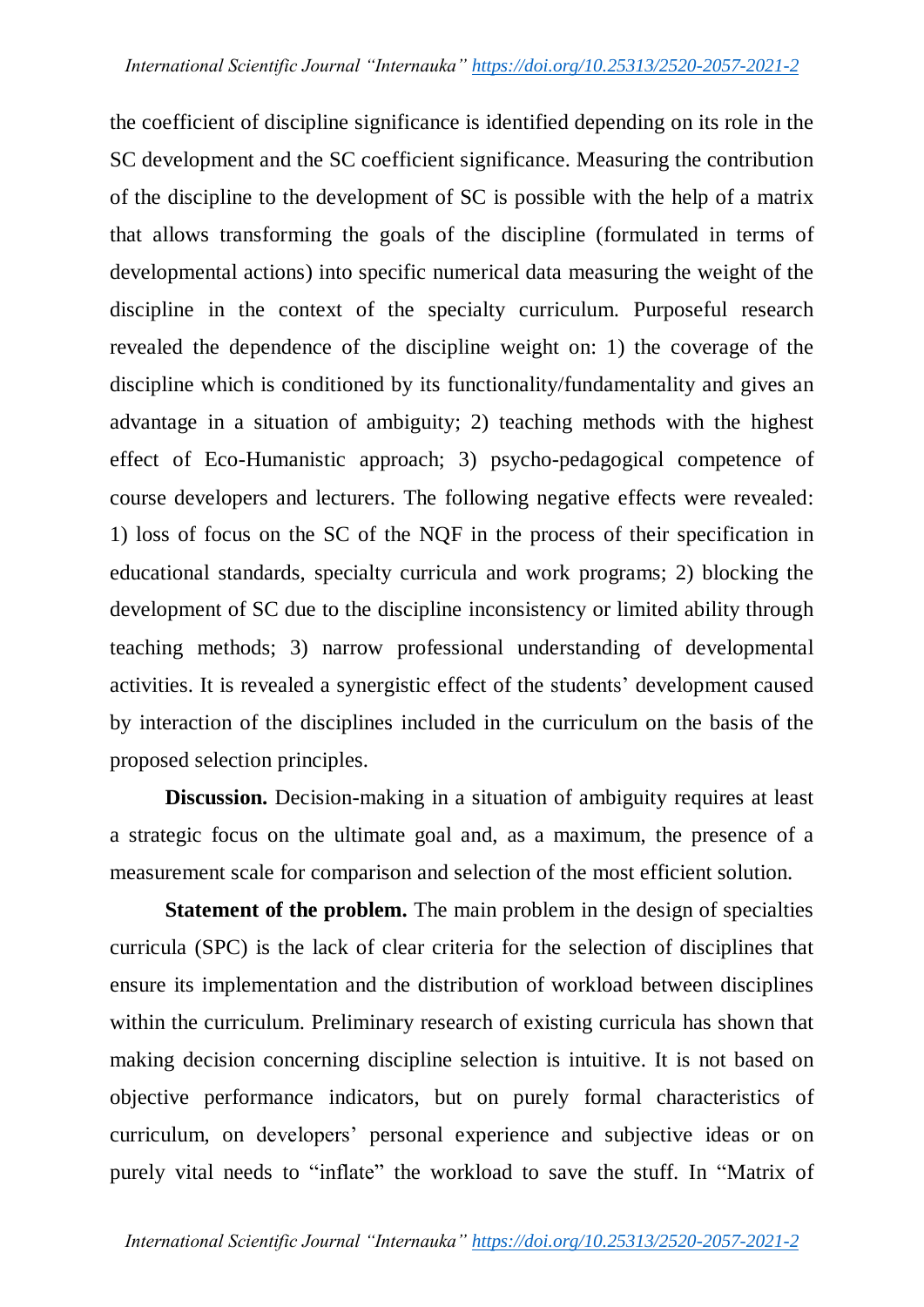curriculum competences compliance with the discipline" and "Matrix of providing curriculum results by relevant discipline" the reason for discipline choice cannot be identified.

The second problem arises from the first one. It is related to the choice of the system-forming factor for comparing and choosing disciplines. The Discipline Work Program (DWP) completes a full planning cycle of the entire educational process. National Qualifications Framework (NQF) sets out strategic guidance in the context of the target area in the Specialty Educational Standards (SES) format. SES are specified in "Specialty Curriculum" (SPC) in the context of the policies and capacities of each university. DWP is a final point of the cycle that represents the actual developmental environment. This environment is crucial because student interacts with it directly. It is this interaction that determines the quality of student's development.

The DWP implicitly contains the goals of the NQF, SES and SC. Unfortunately, interpretive "noise interference" stands in the way to transformation. NQF goals concretization in different contexts of SES and SC leads to the loss of hereditary connection with NQF at the level of DWP. To avoid losses and to measure the overall contribution of the discipline to the efficiency of student"s development, it is necessary to reconnect the DWP with the system-forming NQF. It is possible by aligning the discipline contribution with the context of specialty. Fine-tuning of discipline is needed. It is based on distinguishing discipline contribution as a goal, as a direct or indirect means, as a condition or empowerment for competences development.

**Review of methodology.** To solve the research problems the following methods were used: theoretical analysis of the literature; system (quantitative and qualitative) analysis of formats and content of the National Qualifications Framework, Specialty Educational Standards, Specialty Curricula and Discipline Work Programs. At the same time, the actions of the Guarantors of education quality, curriculum developers" groups and lecturers of disciplines were studied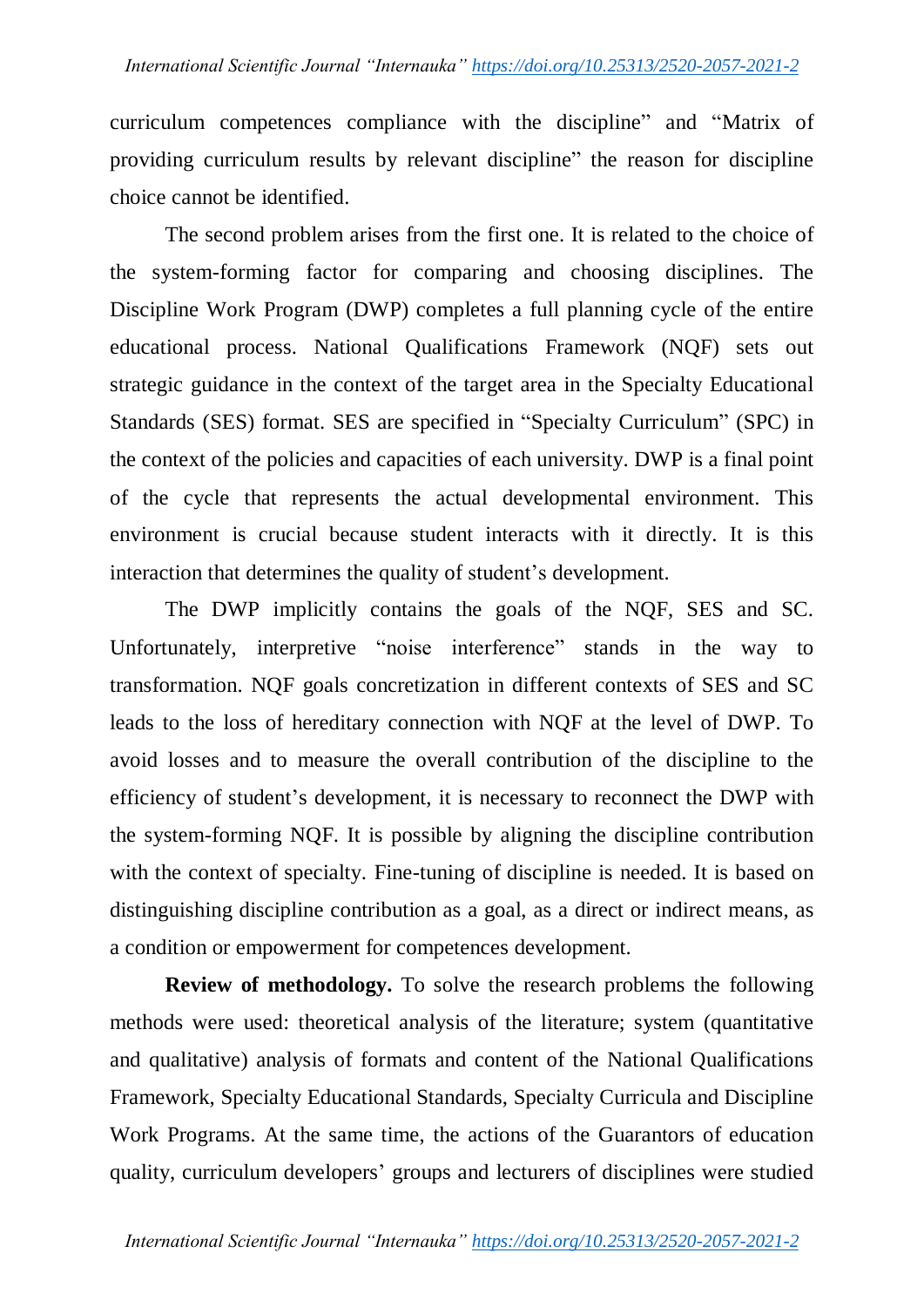on the basis of structured questionnaires. The obtained results were compared with the efficiency of students training within longitudinal psycho-pedagogical experiment under condition of real university education. Methods of statistical data processing were used as well (correlation and analysis of variance with qualitative interpretation and generalization of the content).

**Summary of the main results.** The research achieved its goal. It has found the ways of SPC optimization on the basis of clear criteria for synergistic integration of disciplines within the specialty curriculum. The following criteria were identified: 1) direct cohesion of the discipline with SC developmental goal. It was established by transforming discipline goals into terms of developmental actions, that were structured in the logic of NQF competence strategic directions development; 2) the discipline significance in combination with the significance of SC that this discipline is able to develop. Direct and indirect contribution of the discipline was taking into account; 3) the discipline weight measured by a matrix tool that combines indicators of SC with indicators of discipline.

Research revealed positive and negative factors of the discipline influence on the efficiency of the SC development. Positive factors include: 1) coverage/fundamentality of the discipline that gives advantages in a situation of ambiguity; 2) an innovative methodological approach to teaching a discipline. Eco-Humanistic and Metacognitive approaches in the context of SC development/self-development proved the most efficient; 3) psycho-pedagogical competence of the Guarantors, curriculum developers, as well as course lecturers. Negative factors include: 1) loss of SC as goals in the process of their specification in SES, SPS and DWP; 2) lack of SC development due to inconsistency of discipline or methods of teaching; 3) narrow (restricted by specialty) approach to the development of SC.

The synergistic effect of development was revealed as a result of interaction of the curricula disciplines that were selected due to their significance in the SC development.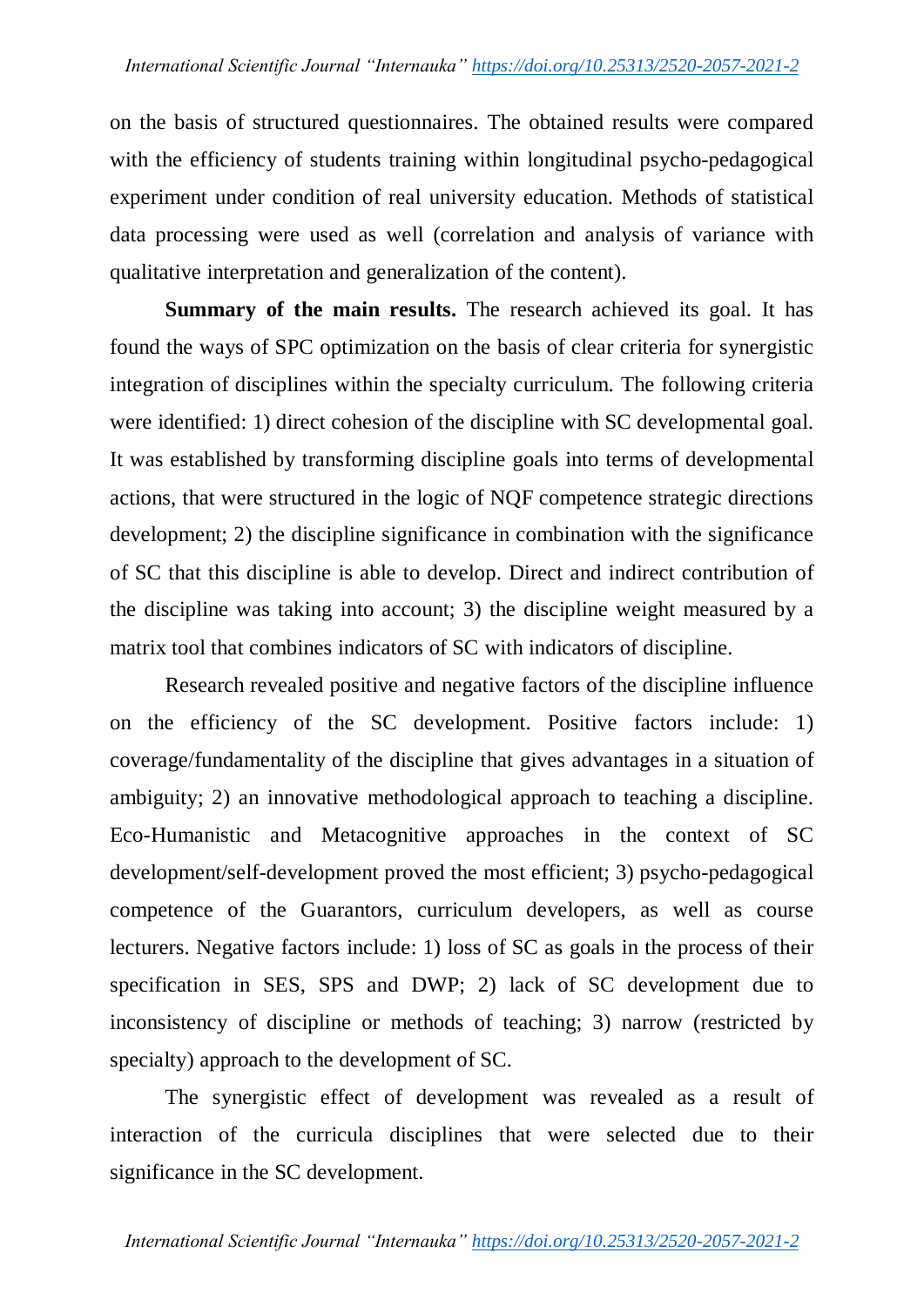The innovative approach to SPC optimization opens perspectives for a multidisciplinary approach, when multidisciplinarity operates not only within a specific course of study, but also within the entire curriculum.

**Reference to previous experimental studies.** Previous experimental research was related to the study of students' cognitive and personality development patterns under conditions of HEI training while studying a particular discipline. As a result, Eco-Humanistic Technology of Self-Development – EHTSD was created [27]. Within EHTSD training is focused not on the discipline and not on the student, but on the interaction between them. The training environment simulates natural condition of self-development of an individual on the basis of psychological mechanisms ("integrity of internal and external activities", "intention to balance sense – resources – conditions"; "dependence of the developmental efficiency on the existential orientation and strategic goals"). EHTSD proved to be the most efficient in comparison with the traditional, developmental and metacognitive training. A synergistic effect of self-development was revealed [28 p. 157]. Measuring techniques and instruments were created to confirm scientifically the obtained results.

The findings of the study were used in four European projects aimed at designing multidisciplinary curricula of human resources development (Tempus-Tacis CD JEP-24150-2003 "HUREMA") city and region sustainable development (№ 530197-TEMPUS-1-2012-IT-TEMPUS-JPCR; № 543651- TEMPUS-1-2013-1-AT-TEMPUS-JPCR), University start-up development (№ 530349- TEMPUS-1-2012-FR-TEMPUS-JPHES). To evaluate the efficiency of project curricula special measurement tools were created.

The experience gained in research within international multidisciplinary teamwork helped to carry out qualitative and quantitative analysis of the developmental potential of NQF, SES, SPS and DWP. As a result, the direct dependence of the education quality on the multidisciplinary balance of selected disciplines with considering their developmental potential in the context of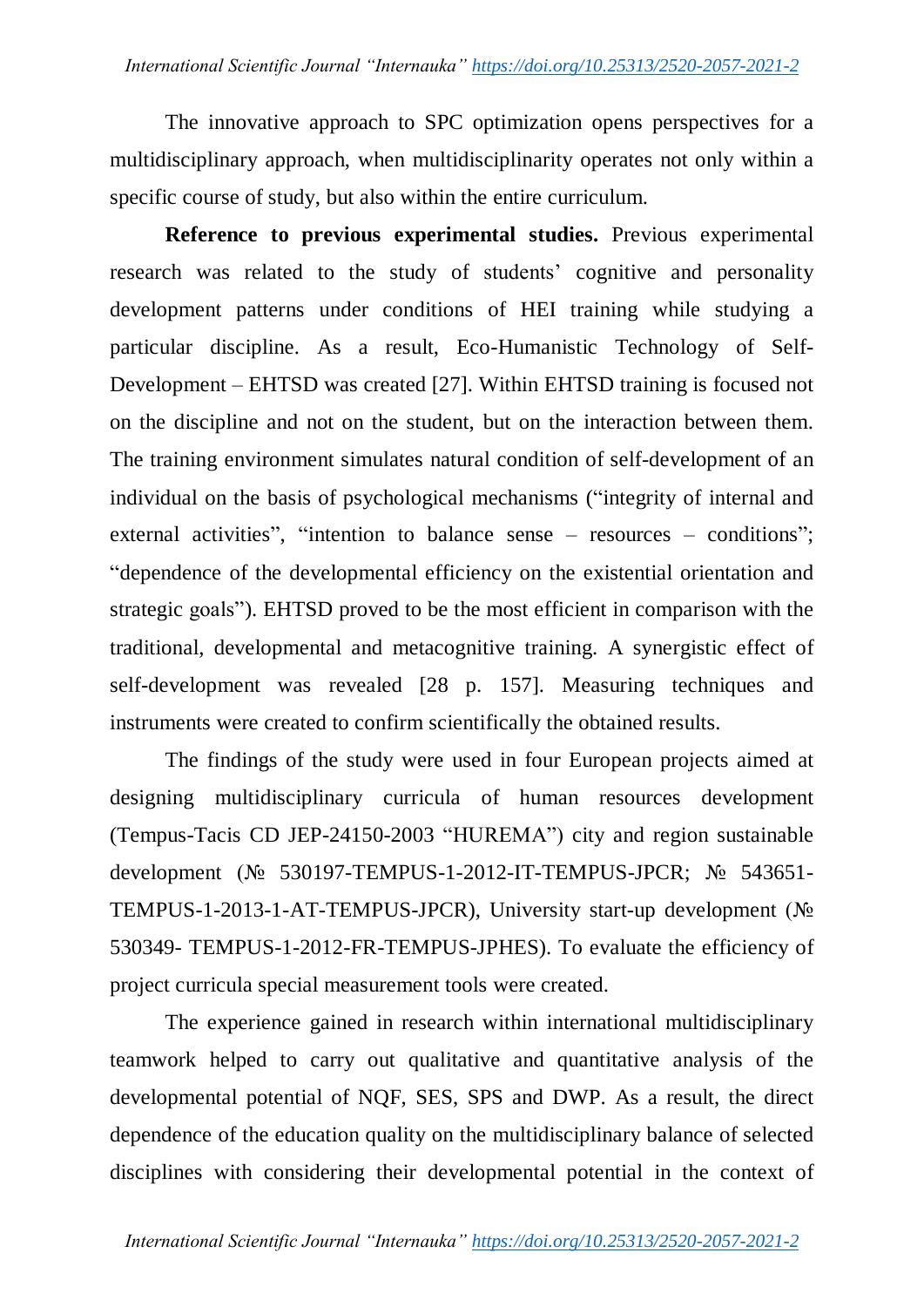educational level aims and target specialty was revealed, which, in turn, necessitated the creation of weight measurement of each discipline.

**Discussion of the results.** It is characteristic of education and science to divide verbally what is inseparable existentially. If education is centered on the student as a personality, their integrity and uniqueness must be taken into account. No matter how much we plan to develop knowledge, skills and abilities, they are acquired by one person. The "meeting" and integration of all educational intentions takes place in the mind of a learner. It is there that the seperate disciplines come together in a unique cognitive scheme that is naturally multidisciplinary. Therefore, multidisciplinarity is not only a need of the time, but also a natural characteristic of the student cognitive scheme. If teaching is designed to promote the system development of the individual, a multidisciplinary approach should be carried out not so much at the level of the total set of disciplines, but at the organization of optimal links between disciplines within curriculum. A solution requires methodology that allows achieving truly synergistic multidisciplinarity on a scientifically sound and practically appropriate basis.

**Recommendations for educators.** The implementation of the obtained results will allow optimizing curricula on the basis of clear criteria for selecting disciplines with the help of a matrix tool. It was created with consideration of real needs and opportunities of the educational process. Its use is a prerequisite for improving the quality of training.

**Implications for research and practice.** The implementation of the results opens the possibility of a scientific approach to decision-making on the optimal selection of disciplines based on quantitative and qualitative analysis of their ability to meet the needs of students" system (cognitive and personal) development. The created tool expands research opportunities aimed at creating high-quality multidisciplinary curricula and enriches practice with an innovative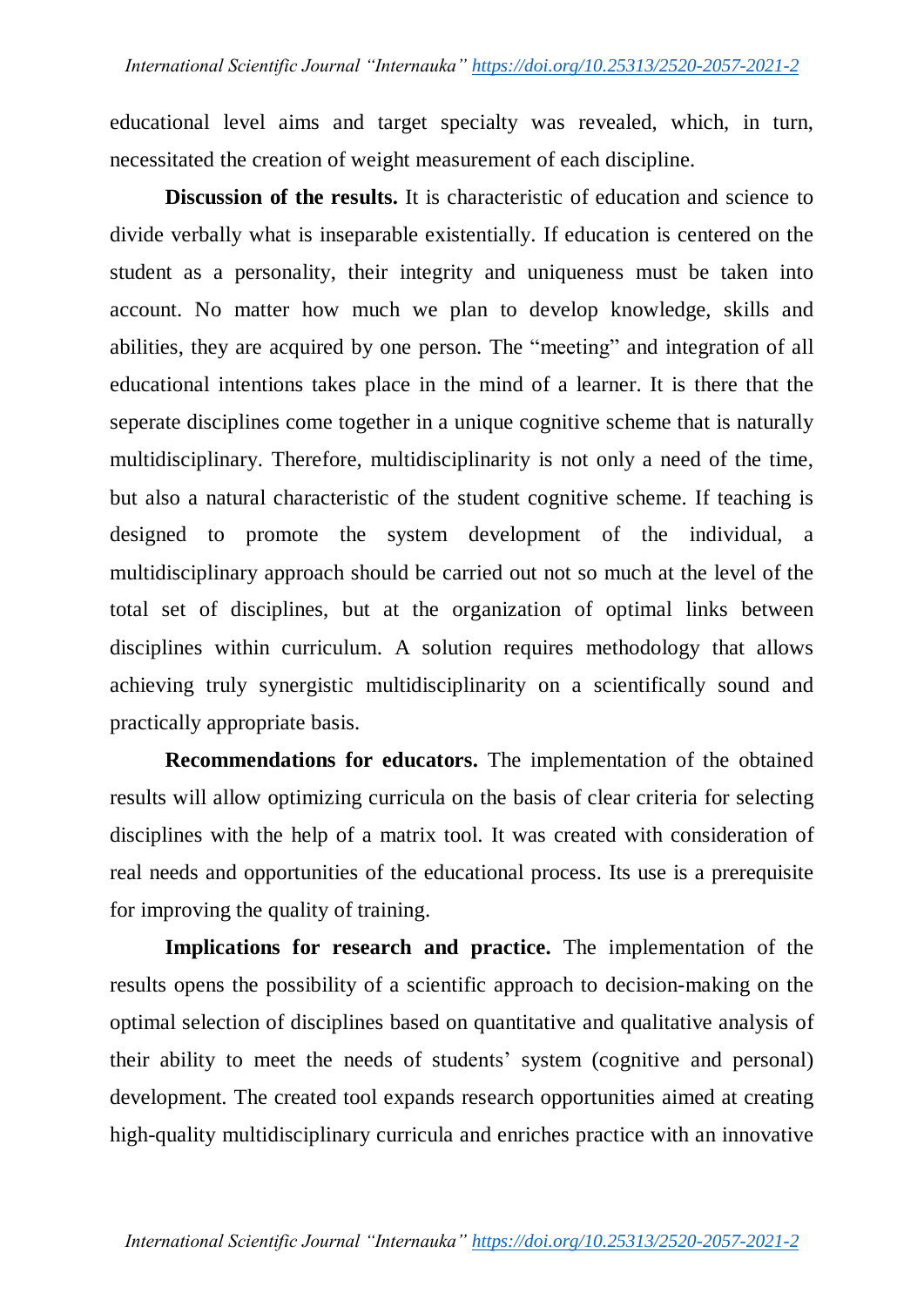and accessible to every educator approach to measuring the quality of the discipline.

**Suggestions for further research.** The multidisciplinary approach is an inexhaustible source of new scientific studies. The subject of training develops herself/himself through the creation of new links in personal sense-cognitive scheme that is multidisciplinary by its nature. The learning environment that simulates the real world is inevitably becoming multidisciplinary. Development, as a result of the interaction of the learner with the learning environment, requires the study of this developmental process patterns. A characteristic feature of this pattern is multidisciplinarity. The key word of this kind of research is the optimal cohesion.

**Limitations.** Limitations of study were related to the data collection: the lack of necessary educational standards that were in the process of being created; absence of free access to the array of work programs; insufficient financial resources for access to databases of international publications.

**Conclusions.** The results of the study proved that modern Guarantors of education quality do not have clear criteria for evaluating the efficiency of academic disciplines for optimal quality implementation of curricula. As a result, there is a lack of sound, balanced and objective selection and distribution of workload between disciplines, which, in turn, raises the problem of integrity and conflict situations. The solution concerns the use of a multidisciplinary approach and the introduction of such a basic measure of efficiency as the discipline weight.

A multidisciplinary approach involves a problem of connection and continuity between levels of education provided by a wide variety of disciplines. This problem is solved by creating initial strategic orientation in the educational process that provides organization of an optimal system of training when the result of the previous activity becomes means of the next activity implementation. This kind of transforming a goal/result into a means requires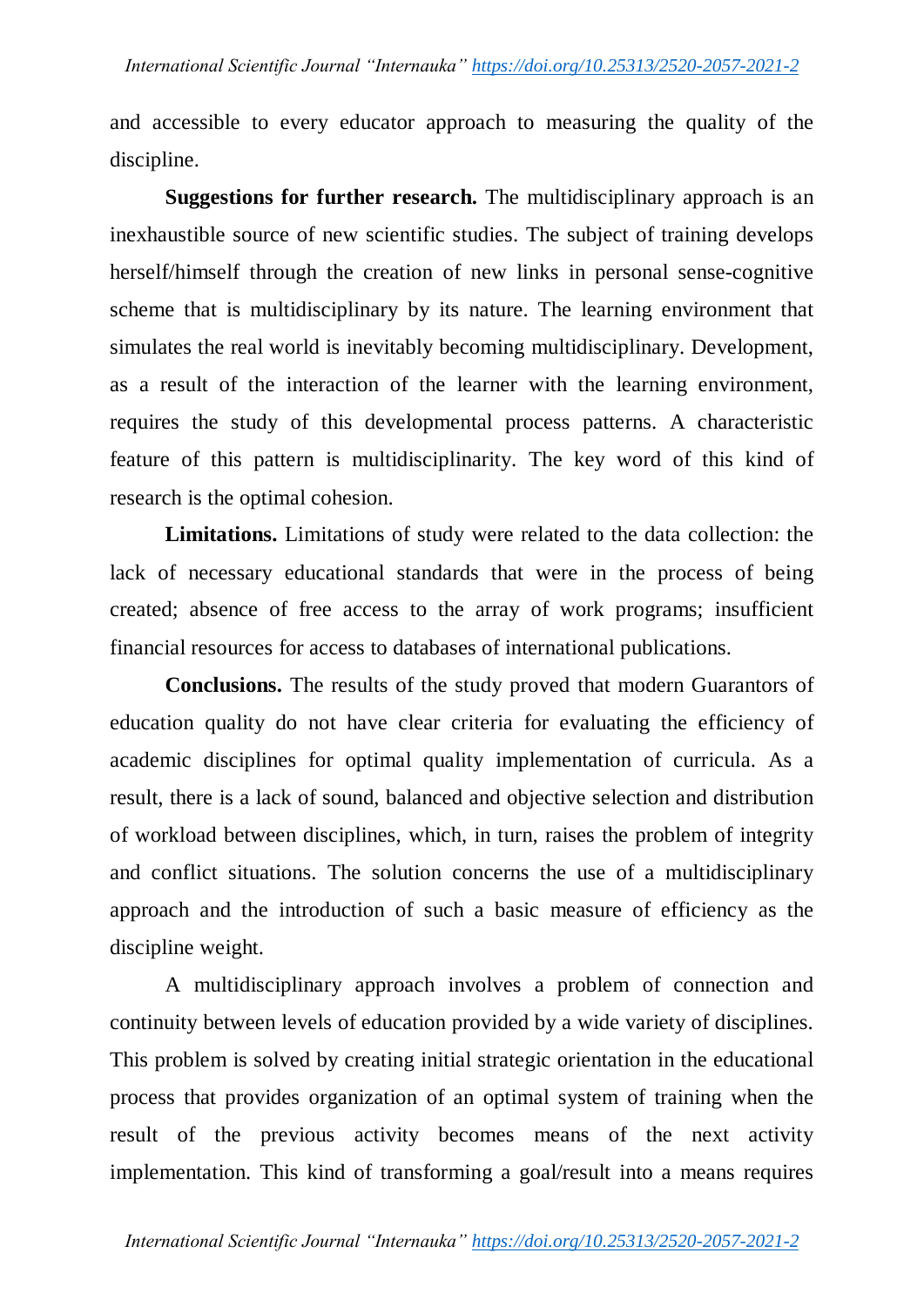the academic disciplines teaching in terms of subject actions aimed at developing relevant competences. The European/National Qualifications Framework is an ideal system-forming factor which summarizes the ultimate goal as a strategic orientation for the optimal education process.

To achieve full compliance of the discipline with the qualification framework, competences should be divided into integral, cognitive, practical, communicative and developmental. This allows connecting discipline to the target competence directly and to measure its weight within the level of education. The Guarantors will have a reliable criterion for the selection of disciplines and the distribution of workload between them.

A multidisciplinary system approach allows optimizing curricula and preventing non-targeted or repetitive actions. It will not only contribute to the balance of curricula, but also provide a synergistic effect of the interaction of disciplines aimed at developing one competence from different points of entry. As a result, it will improve the quality of curricula and will stimulate the development of the methodology of academic disciplines in the context of modern requirements for the development of competences.

Further research can contribute to increasing the developmental effect of each discipline by tuning it in the context of the development of strategic competences.

## **References**

- 1. Bernstein B. B. Pedagogy, symbolic control, and identity: Theory, research, critique. Lanham, MD, USA: Rowman & Littlefield. 2000. P. 229.
- 2. Pountney R., Mcphail G. Researching the interdisciplinary curriculum: The need for "translation devices" // British Educational Research Journal, 2017. No. 43(6). PP. 1068-1082. doi: 10.1002/berj.3299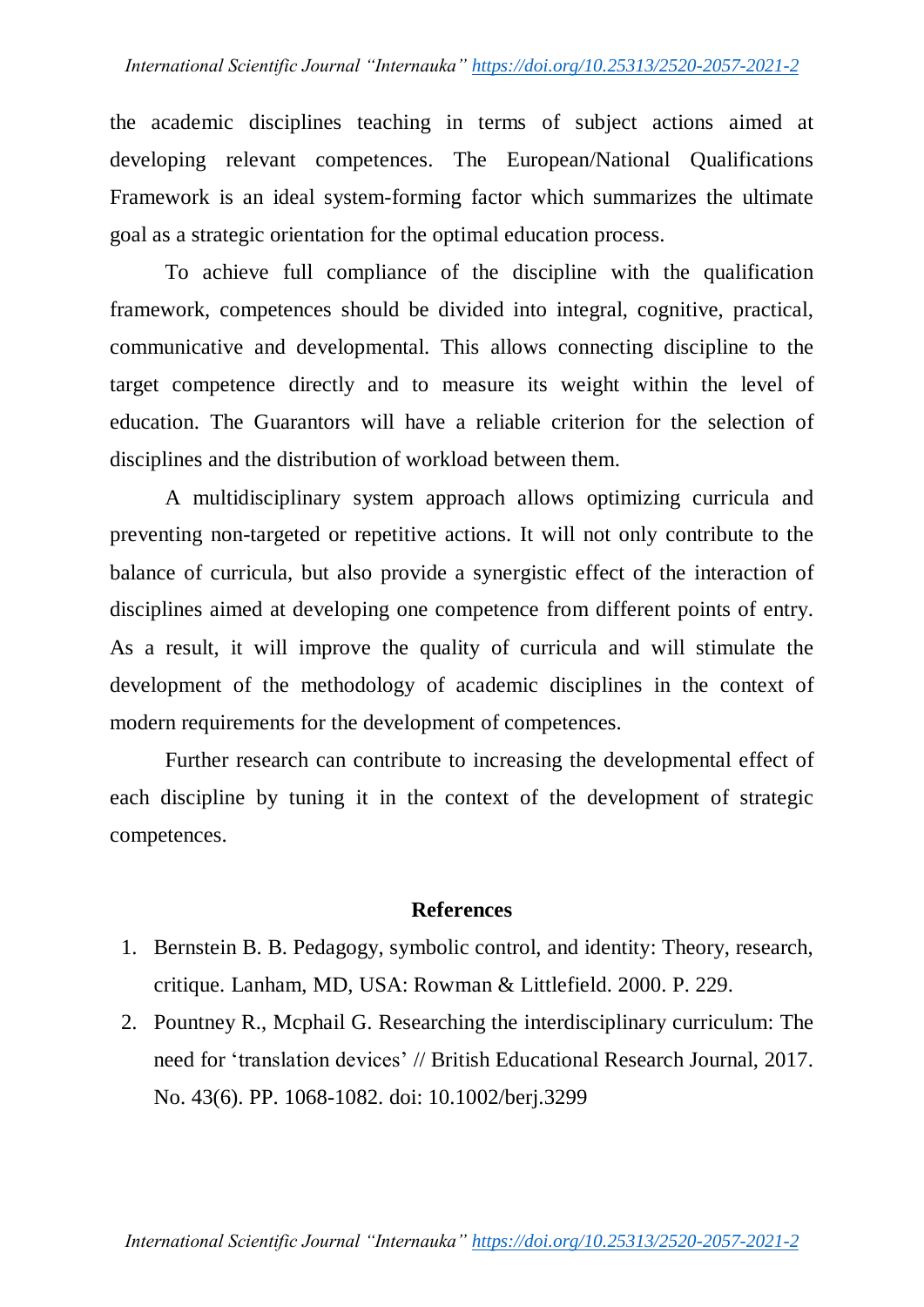- 3. Pountney R., Mcphail G. Crossing boundaries: Exploring the theory, practice and possibility of a "Future 3" curriculum // British Educational Research Journal, 2019. No. 45(3). PP. 483-501. doi: 10.1002/berj.3508
- 4. Garcia-Huidobro J. C. Addressing the crisis in curriculum studies: Curriculum integration that bridges issues of identity and knowledge // The Curriculum Journal, 2018. No. 29(1). PP. 25-42. doi: 10.1080/09585176.2017.1369442
- 5. Niemelä M. A. Crossing curricular boundaries for powerful knowledge // The Curriculum Journal. 2020. doi: 10.1002/curj.77
- 6. Eronen L., Kokko S., Sormunen K. Escaping the subject-based class: A Finnish case study of developing transversal competencies in a transdisciplinary course // The Curriculum Journal, 2019. No. 30(3). PP. 264-278. doi: 10.1080/09585176.2019.1568271
- 7. Karim A., Campbell M., Hasan M. A new method of integrating projectbased and work-integrated learning in postgraduate engineering study // The Curriculum Journal, 2019. No. 31(1). PP. 157-173. doi: 10.1080/09585176.2019.1659839
- 8. Gatley J. Can the New Welsh Curriculum achieve its purposes? // The Curriculum Journal, 2020. No. 31(2). PP. 202-214. doi:10.1002/curj.26
- 9. Donaldson G. Successful futures: review of curriculum and assessment arrangements in Wales. 2020. Retrieved August 26, 2020. URL: [https://gov.wales/successful-futures-review-curriculum-and-assessment](https://gov.wales/successful-futures-review-curriculum-and-assessment-arrangements)[arrangements](https://gov.wales/successful-futures-review-curriculum-and-assessment-arrangements)
- 10. Winch C. The Economic Aims of Education // Journal of Philosophy of Education, 2002. No. 36(1). PP. 101-117. doi: 10.1111/1467- 9752.00262
- 11. Morgan T. Literate education in the Hellenistic and Roman worlds. Cambridge, UK: Cambridge University Press. 2007.
- 12. Gutmann A. Democratic Education*.* Princeton, New Jersey: Princeton University Press. 1987.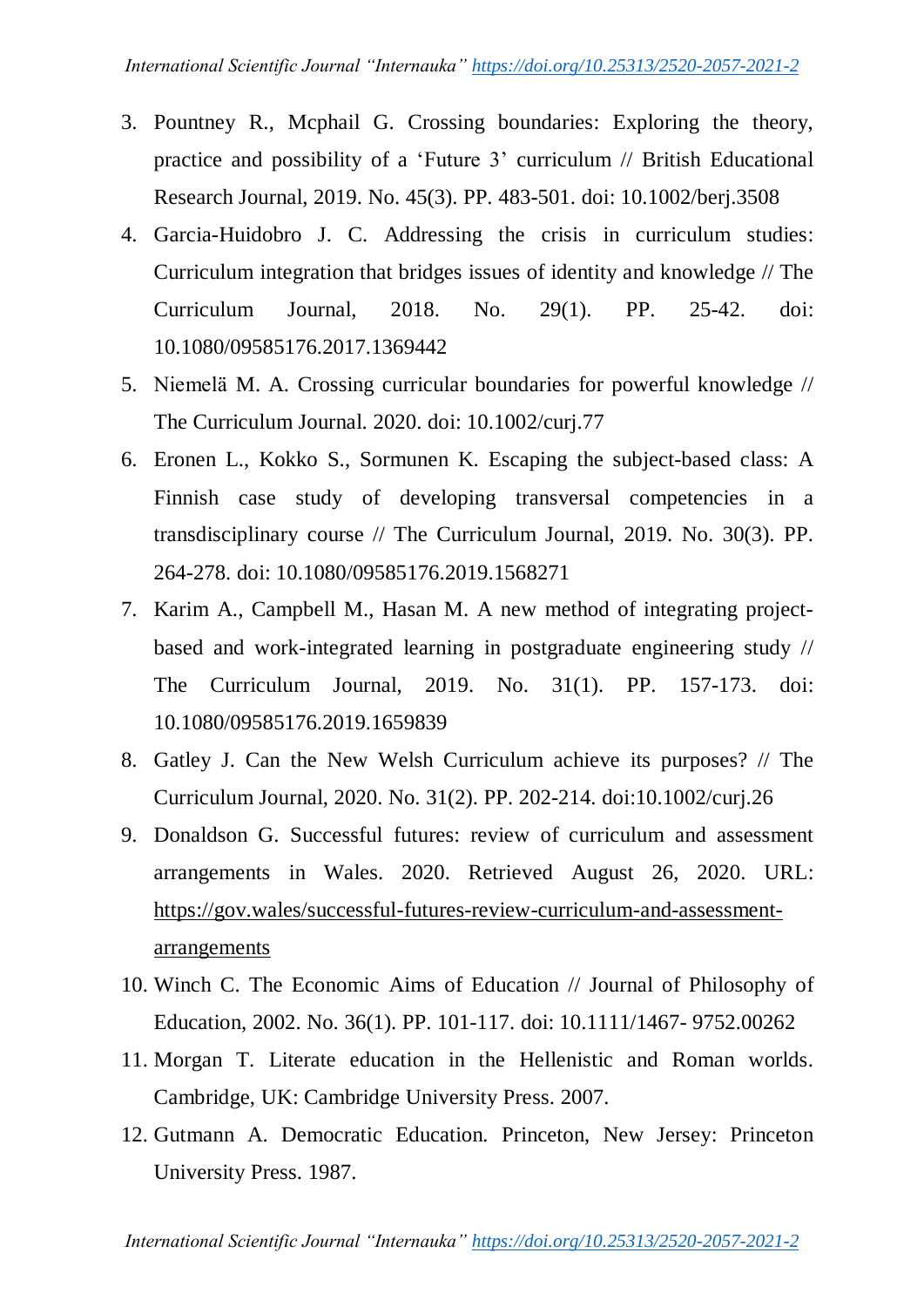- 13. O'Hear A. Education, Society and Human Nature: an introduction to the philosophy of education*.* London: Routledge and Kegan Paul. 1981.
- 14. Hirst P. H. Knowledge and the curriculum: A colectioin of philosophical papers. London, UK: Routledge. 1974.
- 15. Brock G., & Brighouse H. The Political Philosophy of Cosmopolitanism. Cambridge, UK: Cambridge University Press. 2005.
- 16. Centre for Quality Support and Development. University of Reading\_curriculum framework. 2018. Retrieved August 08, 2020, URL: <https://sites.reading.ac.uk/curriculum-framework/>
- 17. Cabinet of Ministers of Ukraine. Postanova pro zatverdzhennia Natsionalnoi ramky kvalifikatsii vid 23 lystopada 2011. No*.* 1341 [Resolution on approval of the National Qualifications Framework dated November 23, 2011 No. 1341]. Kyiv, Ukraine. Retrieved August 16, 2020. URL: [https://zakon.rada.gov.ua/laws/show/1341-2011-](https://zakon.rada.gov.ua/laws/show/1341-2011-%D0%BF/paran12#n12) [%D0%BF/paran12#n12](https://zakon.rada.gov.ua/laws/show/1341-2011-%D0%BF/paran12#n12)
- 18. Ministry of Education and Science of Ukraine // Standarty vyshchoi osvity [Higher education standards]. 2020. URL: https://mon.gov.ua/ua/osvita/visha-osvita/naukovo-metodichna-radaministerstva-osviti-i-nauki-ukrayini/zatverdzheni-standarti- vishoyi-osviti
- 19. Cambridge Assessment International Education // Standards in education [Brochure]. 2017. Retrieved August 07, 2020, URL: https://www.cambridgeinternational.org/Images/271196-standards-ineducation.pdf
- 20. White W. Transformational change: A historical review // Journal of Clinical Psychology, 2004. No. 60(5). PP. 461-470. <https://doi.org/10.1002/jclp.20001>
- 21. Soroka S., Akimova T. The Higher Education of Ukraine in the Global Educational Space // Khazar Journal of Humanities and Social Sciences, 2020. No. 23(2). PP. 24-42. doi: 10.5782/2223-2621.2020.23.2.24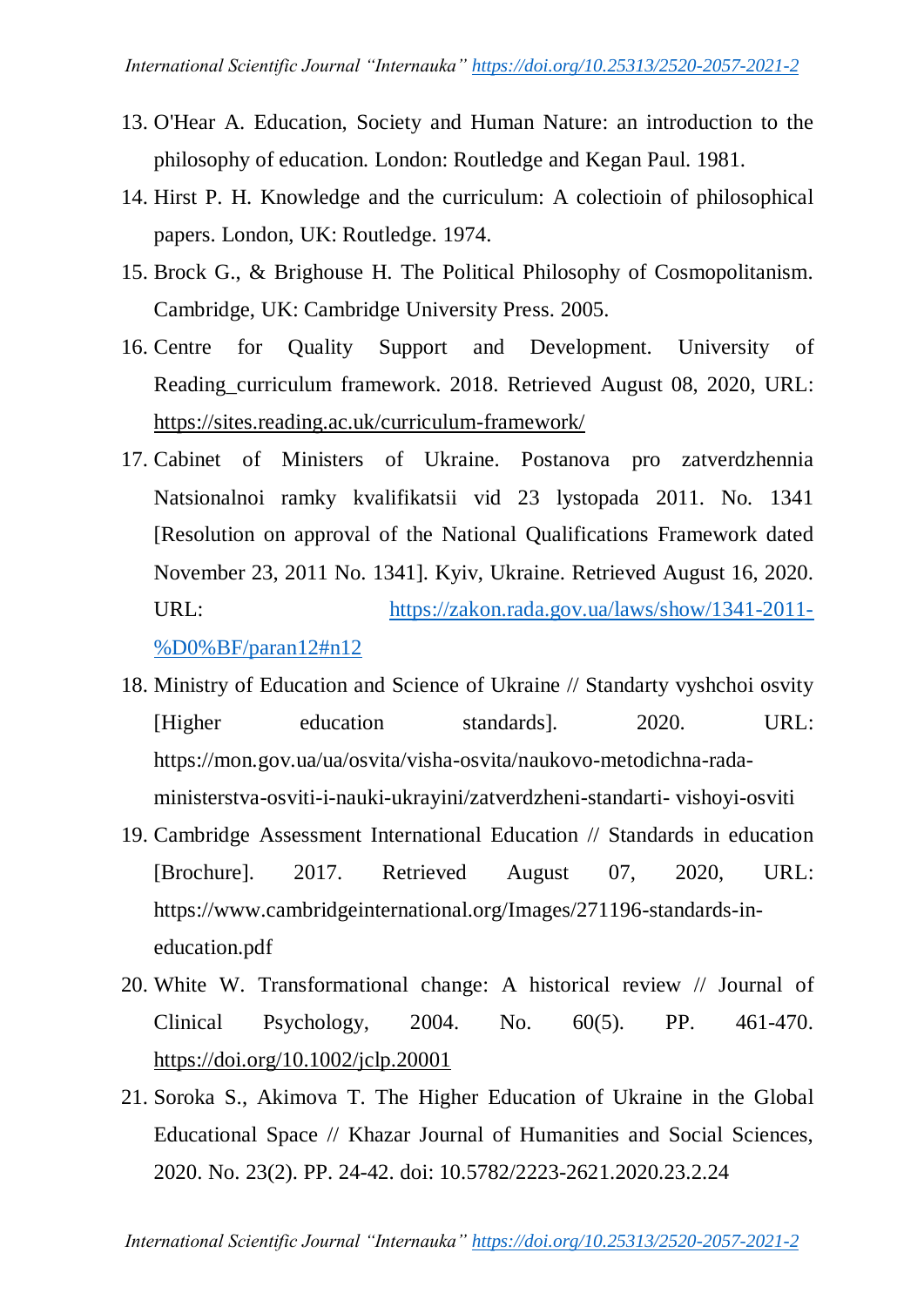- 22. Fomenko N. Istorychni etapy standartyzatsiia vyshchoi osvity v Ukraini [Historical stages of higher education standardization in Ukraine]. Kyiv, Ukraine: Natsionalnyi universytet oborony Ukrainy. 2011. Retrieved August 05, 2020, URL: http://irbisnbuv.gov.ua/cgibin/irbis\_nbuv/cgiirbis\_64.exe?C21COM=2&I21DBN=UJ RN&P21DBN=UJRN&IMAGE\_FILE\_DOWNLOAD=1  $&$ Image file name=PDF/Vnaou 2011 3 17.pdf
- 23. Khomyshyn I. Current standardization of higher education in Ukraine // Visnyk natsionalnoho universytetu «Lvivska Politekhnika». Seriia: Yurydychni Nauky, 2017. No. 2017(876). PP. 205-210. doi: 10.23939/law2017.876.205
- 24. Fedorchenko Y. Pro pidkhody do formuvannia i realizatsii universytetskykh osvitnikh prohram [Regarding approaches to formation and implementation of university educational programs]. Kyiv, Ukraine. 2018. Retrieved August 20, 2020. URL: http://educationua.org/ua/articles/1283-pro-pidkhodi-do-formuvannya-i-realizatsijiuniversitetskikh-osvitnikh-program
- 25. Bykov V. Y., Kuchanskyi O. Y., Biloshchytskyi A. O., Andrashko Y. V., Dikhtiarenko O. V., Budnik S. V. Development of Information Technology For Complex Evaluation Of Higher Education Institutions // Information Technologies and Learning Tools, 2019. No. 73(5). PP. 293-306. doi: 10.33407/itlt.v73i5.3397
- 26. Voropai O., Pichyk K., Chala N. Increasing competitiveness of higher education in Ukraine through value co-creation strategy  $\pi$  Economics & Sociology, 2019. No. 12(4). PP. 228-240. doi: 10.14254/2071- 789x.2019/12-4/14
- 27. Sergeyeva T. Eko-Gumanisticheskoye samorazvitiye: monografiya [Eco-Humanistic self-development]. Kharkov, Ukraine: Blok. 2009.